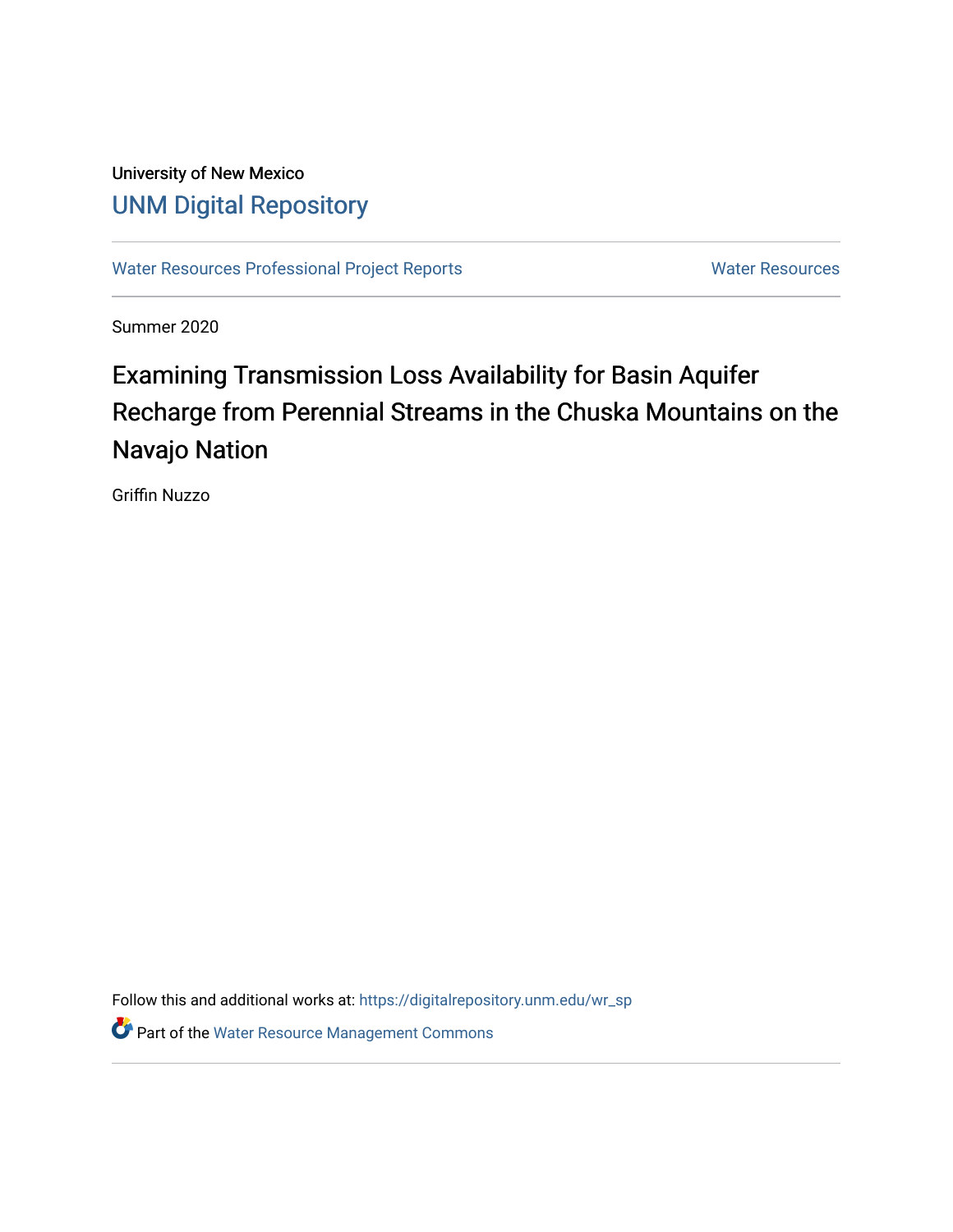# **Examining Transmission Loss Availability for Basin Aquifer Recharge from Perennial Streams in the Chuska Mountains on the Navajo Nation**

**by**

# **Griffin Nuzzo**

Committee Dr. Lani Tsinnajinnie, Chair Dr. Mark Stone Dr. Crystal Tulley-Cordova

A Professional Project Submitted in Partial Fulfillment of the Requirements for Degree of **Master of Water Resources** Water Resources Program The University of New Mexico

Albuquerque, New Mexico May, 2020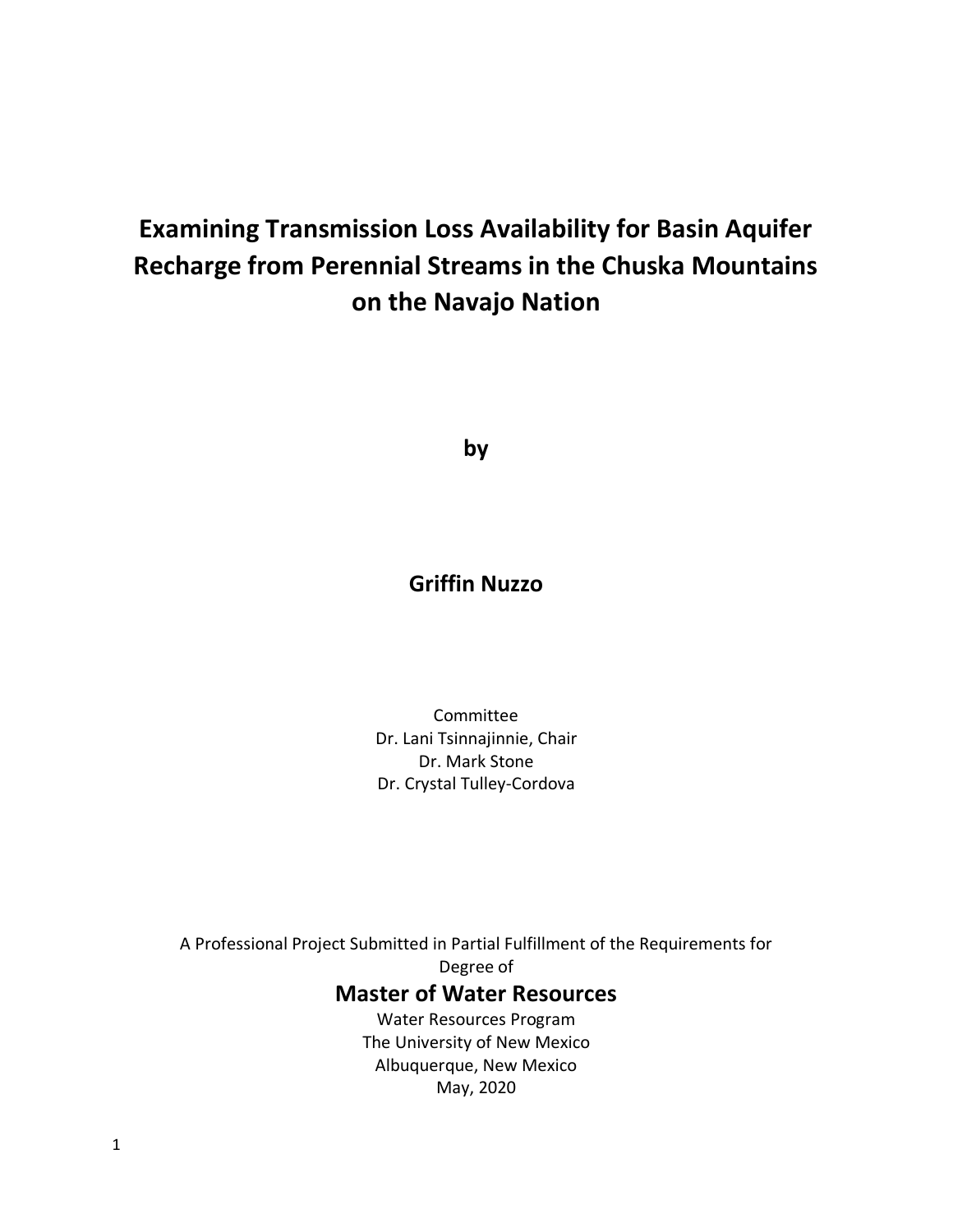#### **Abstract**

Stream transmission losses due to infiltration from semiarid, perennial streams are important processes that can help water managers and users quantify aquifer recharge. Transmission losses are streamflow reductions that are due to infiltration through the streambed, evapotranspiration, and losses to the floodplain or streambanks (Shanafield, et.al, 2014). Transmission losses from infiltration will always be greater than the amount recharged bacause streamflow hat infiltrates into the streambed can take a variety of pathways other that recharge. This study considers transmission losses in Whiskey Creek, a perennial stream on the Navajo Nation in the Chuska Mountains. The objectives of this study are to determine what factors most greatly influence transmission losses due to infiltration along Whiskey Creek and where transmission losses that become water available for recharge are occurring along Whiskey Creek. Streamflow and other measurements were taken during field campaigns in May, July, October, and November of 2019. Establishing where Whiskey Creek transitions from a gaining stream to a losing stream was determined through synoptic stream gaging along Whiskey Creek's channel. On the losing reach of the stream, the installation of minipiezometers was used to determine vertical hydraulic gradients. Diminishing flows along Whiskey Creek's losing reach were observed at all times of year. This pattern is indicative of increased infiltration and water available for recharge as Whiskey Creek transitions from a mountainous stream to a basin stream. Characteristics of soils and surface geology corroborate the trends conveyed by discharge and vertical hydraulic gradients. The soils present where transmission losses suggest that infiltrated water is being held in water-bearing, sandstone derived alluvium sediments or recharging shallow unconfined aquifers.

### **Introduction**

The connectedness of lower order streams and groundwater is an overlooked and very important aspect of water resource management both at the local scale and as headwaters for major river basins. Studying surface and subsurface hydrology as a single process paints a more complete picture of an area's water supplies and budget. Establishing where streams are

2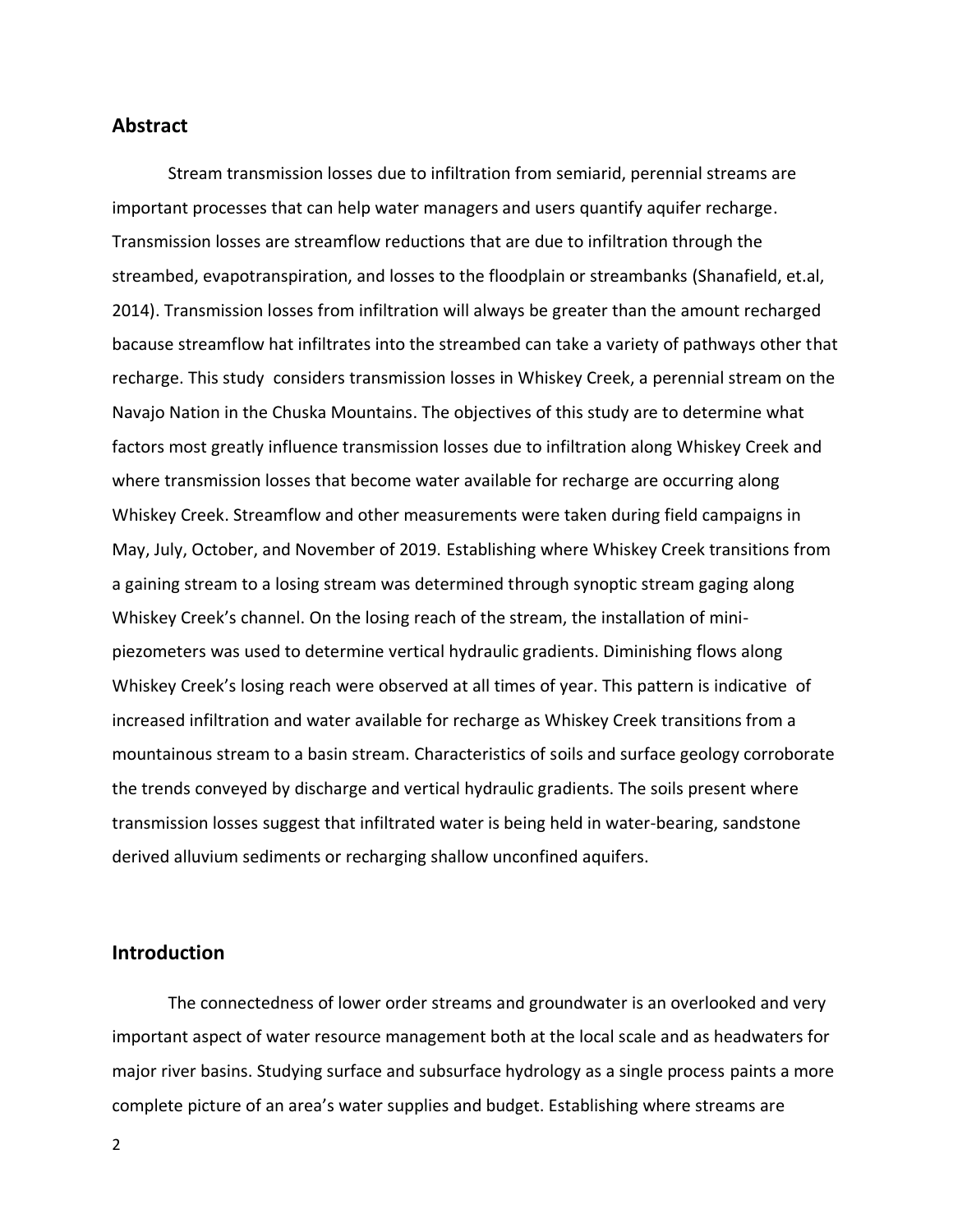connected to the subsurface and characterizing specific reaches as gaining or losing is integral in constructing water budgets and efficiently managing water resources. When a stream transitions from gaining to losing, transmission losses, such as infiltration or evapotranspiration (ET) reduce streamflow (Schreiner-McGraw, A. P., & Vivoni, E. R., 2018). When streams are in a losing phase, infiltrated water becomes available for recharge. In semi-arid and arid mountainous regions basin aquifer recharge is usually concentrated near streams channels (Wilson & Guan, 2004).

In drier climates, mountainous regions are important because they typically receive highest amounts of precipitation in the forms of both snow and rain. In the Four Corners region, mountainous basins rely on perennial streams originating at higher elevations to deliver the majority of the water (Tsinnajinne, 2018). Precipitation in semi-arid mountainous regions are greatest in the winter (Tulley-Cordova, 2018). In the southwest, snowpack and aquifers are the two most effective ways to keep water in regions that frequently experience drought or lack water storage infrastructure while minimizing loss to ET or other transmission losses (Friedrich, et al., 2018). Reservoirs can be subjected to evaporative losses and can be costly to maintain infrastructure, thus groundwater storage is the most advantageous way of keeping water in and near the communities that need it (Friedrich, et al., 2018). Defining the linkage between snowdominated perennial streams and basin aquifer recharge is paramount to creating accurate water budgets in arid and semi-arid regions, as well as establishing baseline infiltration rates during dry seasons.

The Chuska Mountains is the focus area for this project. The Chuskas are located on the Navajo Nation, the largest land-based federally recognized tribe whose boundaries lie within Arizona, New Mexico and Utah, on the border of Arizona and New Mexico (Figure 1). The unconfined portion of the Navajo "N"-aquifer, a large, deep aquifer that exists completely on the Navajo and Hopi reservations , and other surrounding shallow aquifers are present at the base of the Chuska Mountain range and are a primary source of drinking and irrigation water for nearby Navajo communities (Tsinnajinnie, 2018 and Navajo Nation/USBR, 2018). Whiskey Creek is one of four perennial, first order streams in the Chuska Mountains, with a drainage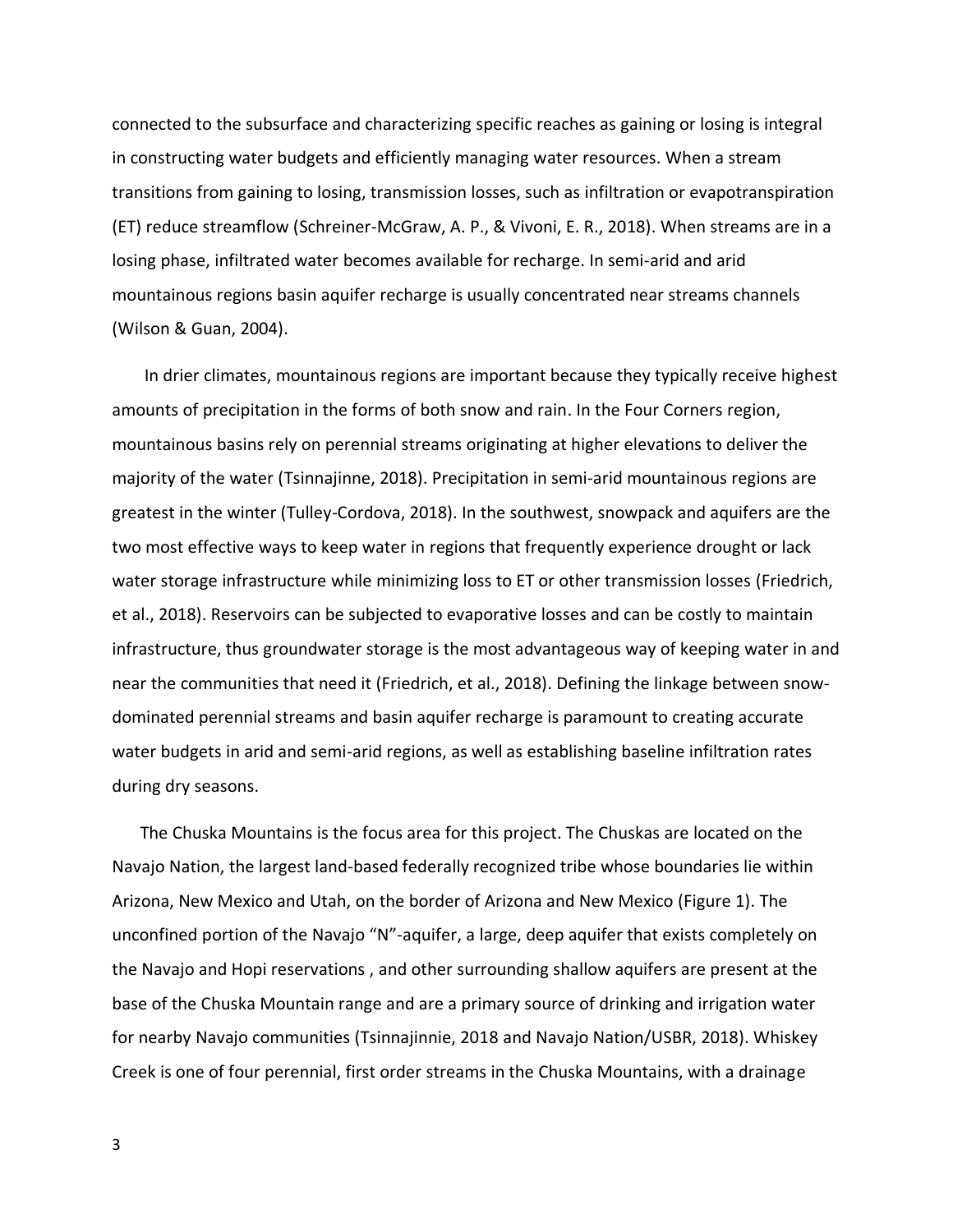area of 28mi² delineated at the Navajo Nation Water Management Branch (NNWMB) stream gage (Tsinnajinnie, 2018).



Figure 1. (Top)Whiskey Creek watershed boundaries with the 8 data collections sites indicated with red dots. (Bottom left) Reference map showing Whiskey Creek watershed in relation to the Navajo Nation. (Bottom right) Reference map for the Navajo Nation in relation the southwestern United States.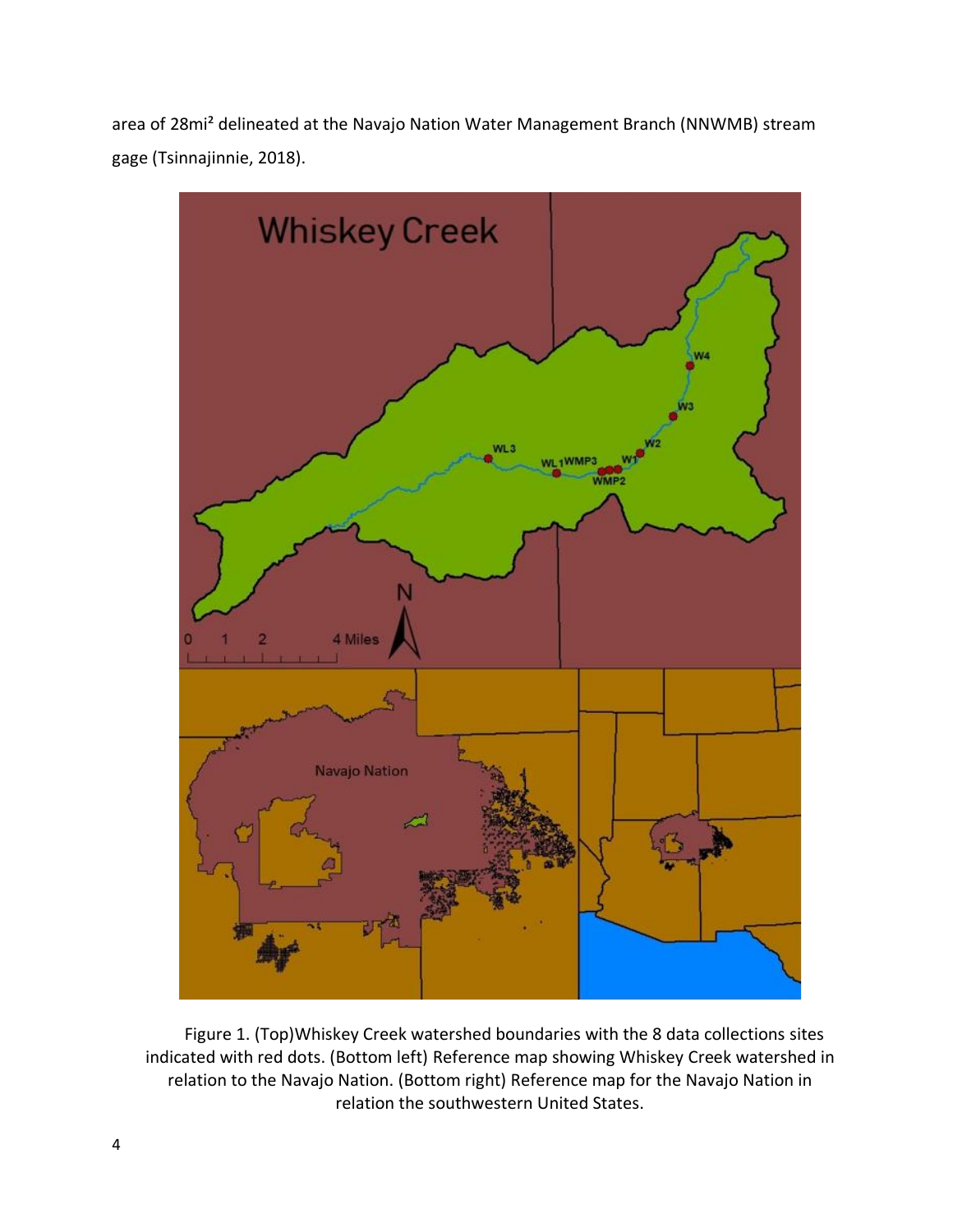Whiskey Creek's flows are dominated by three different sources of water at different phases throughout the year, including snowmelt runoff in the spring, monsoon season rain events in late summer and early fall, and springflow generation due to hydrostratigraphy of the region during the winter and summer dry season (Tsinnajinnie, 2018). The transmission losses for these phases must be quantified and differentiated in order to estimate water available for aquifer recharge. Seasonality of infiltration in semi-arid mountainous regions is complex but increased snowfall at higher elevations coupled with several cycles of freezing and melting in the winter typically brings higher infiltration rates and streamflow when compared to the summer dry season (Ajami, 2012). Prior research in the region from (Tsinnajinnie, 2018) also showed evaporative losses directly from the stream are negligible via geochemistry measurements and end-member mixing analysis; however, any evaporative losses taking place in the subsurface or transpiration losses are still possible uses of water that infiltrates into the subsurface through the streambed. Understanding the role of perennial streams and providing estimates of water available for recharge to surrounding aquifers is extremely important for efficient and sustainable water management in rural and arid regions.

Mountain block hydrology and mountain front recharge play a fundamental yet often ambiguous roll in replenishing arid regions' groundwater supply (Wilson & Guan, 2004). Mountain front recharge is the process of water originating or precipitating in mountain ranges and contributing to the recharge of the basin aquifers either from direct groundwater and geological connection between the mountain block and basin or delivered via streams (Wilson & Guan, 2004). The ambiguity often associated with mountain front recharge is due to the lack of research done on the role piedmont slopes have as potential recharge areas (Schreiner-McGraw, A. P., & Vivoni, E. R., 2018). In arid regions, especially on the Navajo Nation where deep well and groundwater data is limited, and vadose zones can be deep; the unknown factor is how much of the streambed infiltration is recharging aquifers and or replenishing the water table rather than staying in the vadose zone to be lost to evapotranspiration. Infiltrated water is partitioned to several processes including being used by plants via transpiration, being lost to vadose zone evaporation, being stored in the unconfined zone, and deep percolation and

5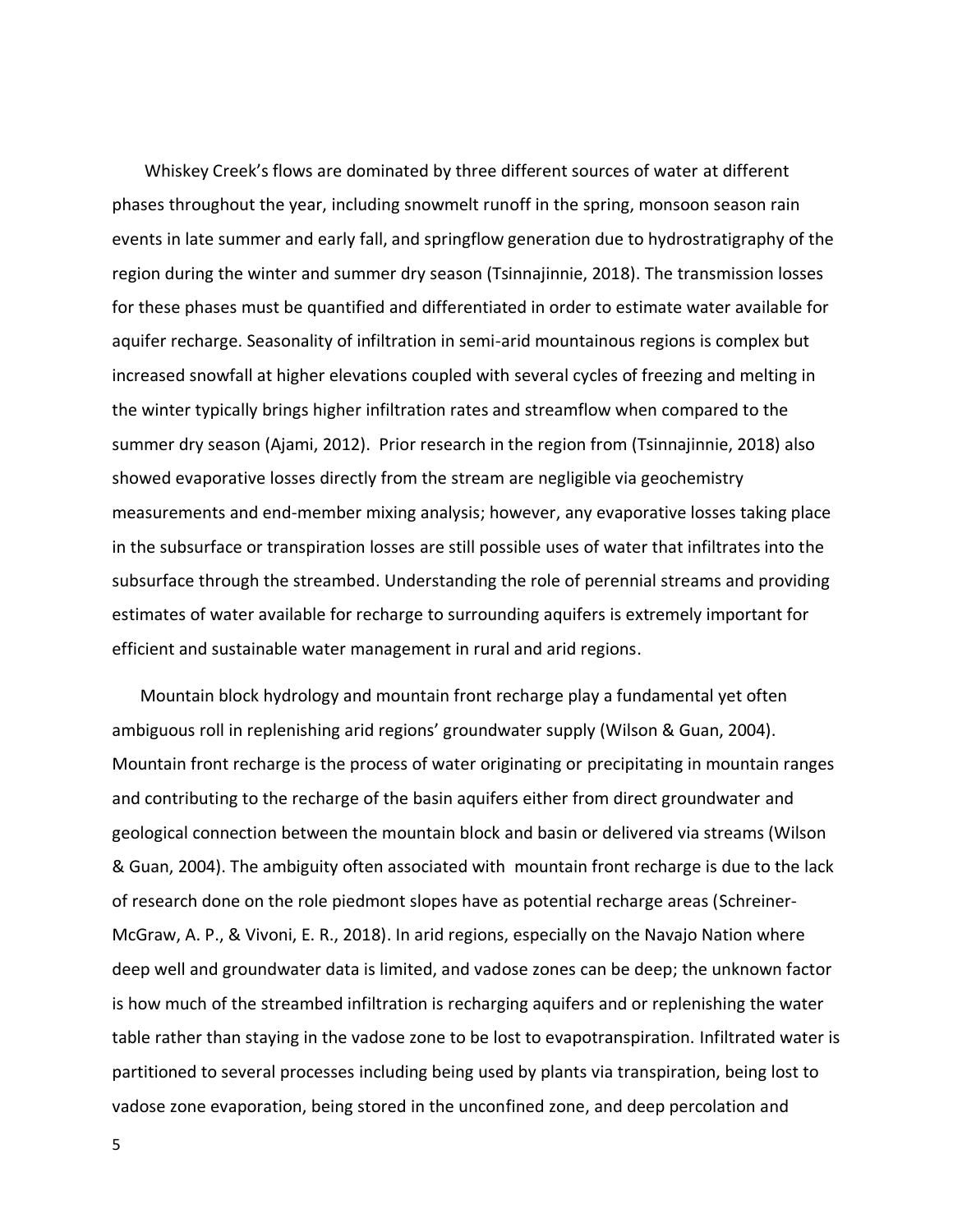recharge to aquifers (Figure 2). The uses of infiltrated water are dependent on a number of environmental characteristics including soil, underlying geology, climate, and vegetation. Although losses due to multiple processes are possible, this study focuses on the factors that contribute to transmission losses via streambed infiltration. Understanding these factors will provide an increased understanding of how much water is available for recharge from perennial mountainous streams.



Figure 2. Conceptual model illustrating how transmission losses can partition into different pathways. Blue arrows show infiltration into the subsurface. Green arrows show transmission losses that contribute to recharge or fortify the water table. The black arrows show transmission losses that do not contribute to recharge, and the red box highlights the process this study focuses on: infiltration into the subsurface and water bearing sediments below the root and vadose zone.

Water resources on the Navajo Nation have an elevated importance, from a culture and steward perspective but also out of necessity. Water resources on the Navajo Nation are strained from many different directions with delivery infrastructure being a major contributor to stresses, 40% of Navajo families must haul their water to their home from wells (Navajo Nation Department of Water resources, 2003). Farming is a cornerstone of Navajo communities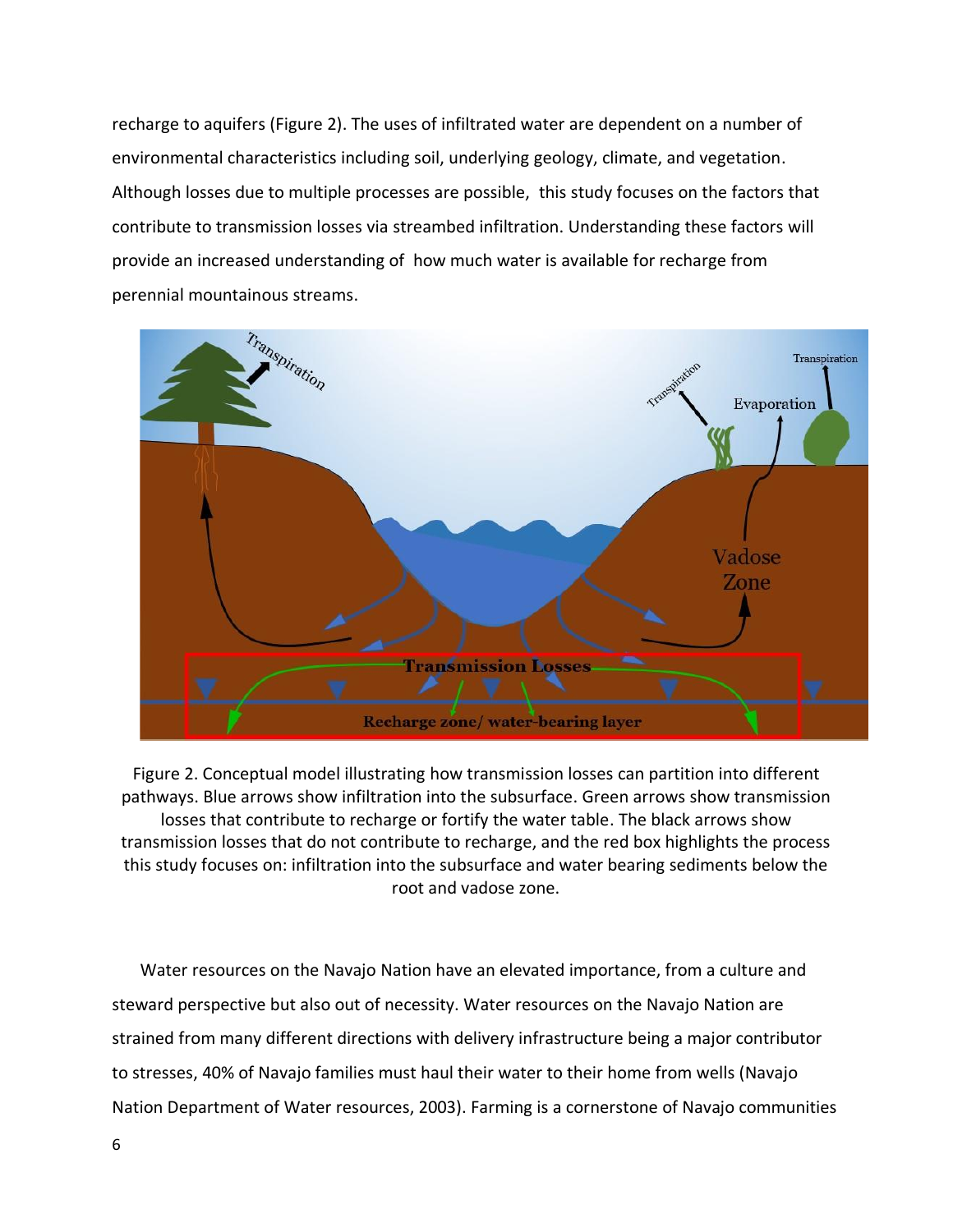and economy, and agriculture stability is highly dependent on the nation's water resources (Navajo nation Department of Water resources, 2003). With many communities in the process of developing watershed management plans and water budgets the more information about groundwater recharge and surface/subsurface connectivity that is available the more effective these plans will be.

The overarching research question for this study is: What factors influence water made available for recharge from transmission losses along Whiskey Creek's losing reach? This question will be addressed using the following subsidiary research questions:

- How do transmission losses on Whiskey Creek vary seasonally?
- What is the spatial pattern of transmission losses along Whiskey Creek?
- How do physical or geological characteristics such as soils affect spatial and seasonal variability of transmission losses on Whiskey Creek?

Answering these questions will help to better understand Whiskey Creek's potential contributions to basin aquifer recharge. This study will not focus on vegetative or evaporative losses, but it is recognized that analyzing the vegetation near the river, hydraulic conductivity of the streambed and floodplain, and the depth of the vadose zone would help with the overall understanding of the recharge processes along Whiskey Creek. This study will examine where, when, and how much of Whiskey Creek's streamflow is infiltrating back into the subsurface along its losing reach by using discharge measurements and calculating vertical hydraulic gradient from mini-piezometer readings.

When studying low order streams and their interactions with the subsurface, especially in regions where communities rely on groundwater as their primary sources of water, the complexities and minutiae of streamflows, climate, and surface and underlying geology is accentuated. Knowing how much water is available for aquifer recharge is a crucial variable for developing water budgets and watershed management plans.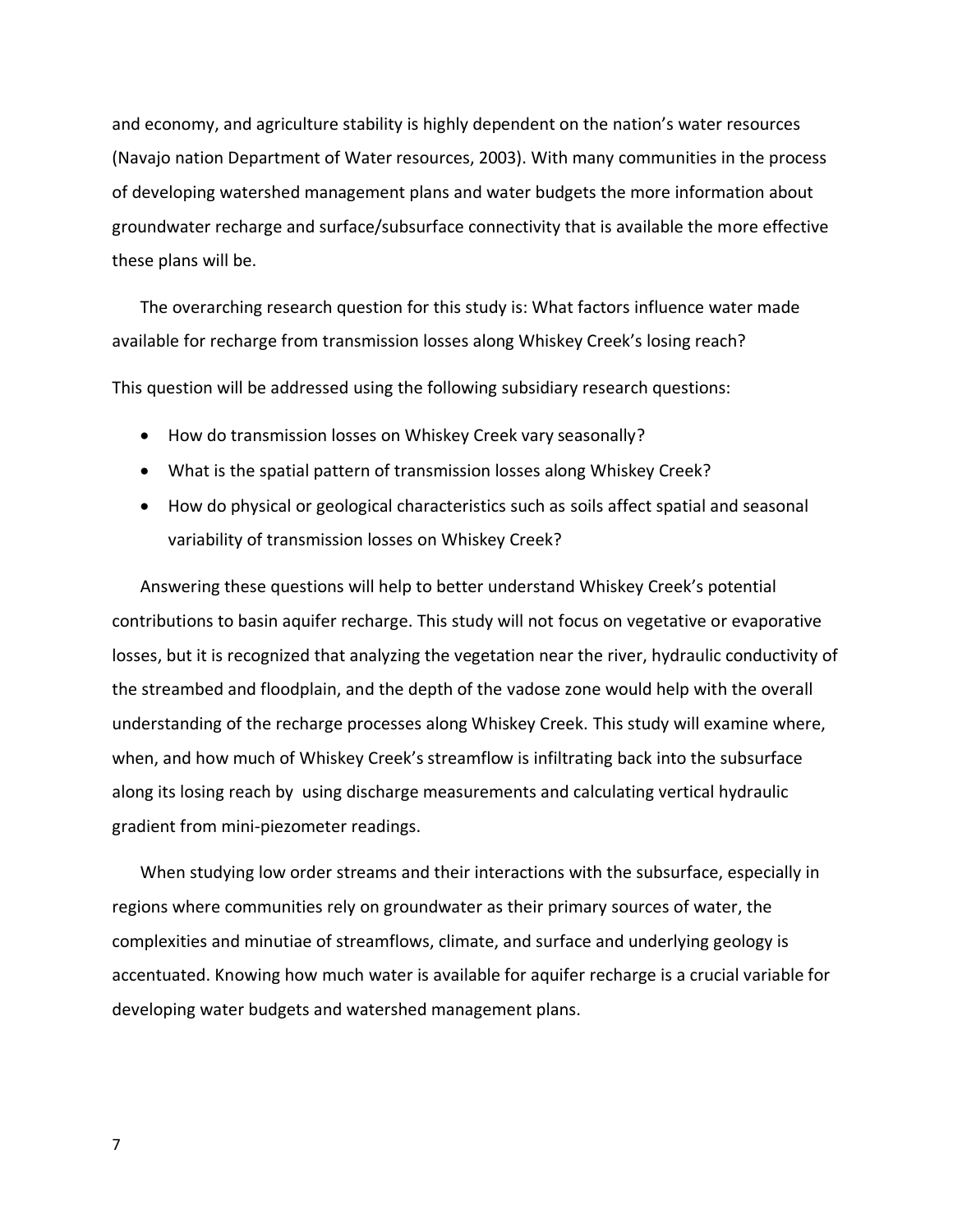### **Study Site Description**

Whiskey Creek is the only undammed stream of the four-perennial stream in the Chuskas. The Chuska Mountains' geology is the primary driver of Whiskey Creek's perennial flows. The mountains are capped with the highly permeable Cenozoic Chuska Sandstone formation (Figure. 3) that absorbs a portion of each year's snowpack (Tsinnajinnie, 2018). The Chuska Sandstone average thickness is 1000 feet, and the formations that underly the Chuska Sandstone are Jurassic and Triassic formations. These underlying formations experienced hundreds of millions of years of folding, faulting, eroding, and depositing before the Chuska Sandstone formed (Harshbarger et al., 1954). Cretaceous rocks are only present in the southern and eastern parts of the Chuska Mountains indicating a period of powerful erosive forces during the time prior to the Chuska Sandstone formation (Harshbarger et al., 1954). Subsequently, an angular unconformity is present beneath the Chuska Sandstone and is the principle reason for the variability underlying the Chuska Sandstone (Harshbarger et al., 1954). The underlying formations consist of the Jurassic Morrison formation (claystone, siltstone, sandstone, and limestones), the San Rafael Group (sandstones, siltstones, and limestones), the Triassic Wingate Sandstone, and the Chinle Formations (predominantly siltstone), all of which act as a confining layer in the Chuska Mountains (Harshbarger et al., 1954). The water that is absorbed by the Chuska Sandstone flows through the formation before it eventually meets one of these low permeability and porosity formations and is forced out of the formation resulting in springflow generation and Whiskey Creek's baseflow (Harshbarger et al., 1954). Along Whiskey Creek, the surface geology is also peppered with different formations (Figure 4) that have different due to the uplifting and folding of these formations (Tsinnajinnie, 2018).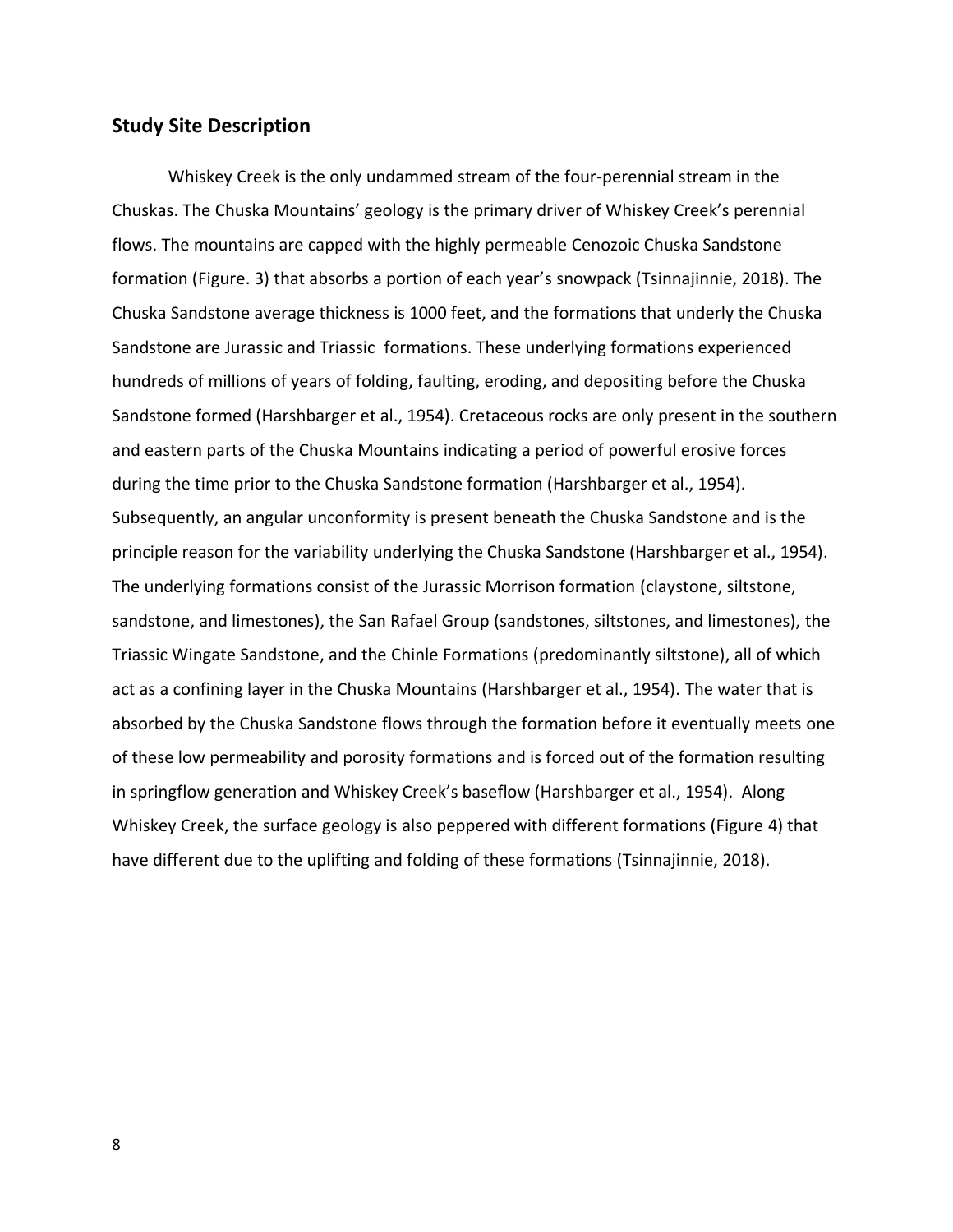

Figure 3. Generalized Chuska Mountain geology cross section, facing north. Chuska Sandstone(Tc) caps the mountain with less permeable Jurassic(J) and Triassic (Tr) formations underlying the Chuska Sandstone. Figure from (Tsinnajinnie, 2018).

The basin's geological stratigraphy is just as important as the mountain geology for characterizing Whiskey Creeks hydrology; as Whiskey Creek transitions from gaining to losing, the partitioning of infiltration largely rests on the permeability of the basins underlying geology, which is highly variable (Harshbarger et al., 1954). The Chinle formation, which underlies Whiskey Creek along the losing reach also has a low permeability, and acts as a shallow confining layer, but may also contribute to holding infiltrated water from transmission losses (Tsinnajinnie, 2018). Whiskey Creek is believed to be hydrologically connected to a shallow water-bearing alluvium layer which overlies the Chinle formation, but there is no clear evidence of these layers connecting to the larger, deeper basin aquifers such as the N-aquifer due to the low porosity of many surficial formations (Harshbarger et al., 1954).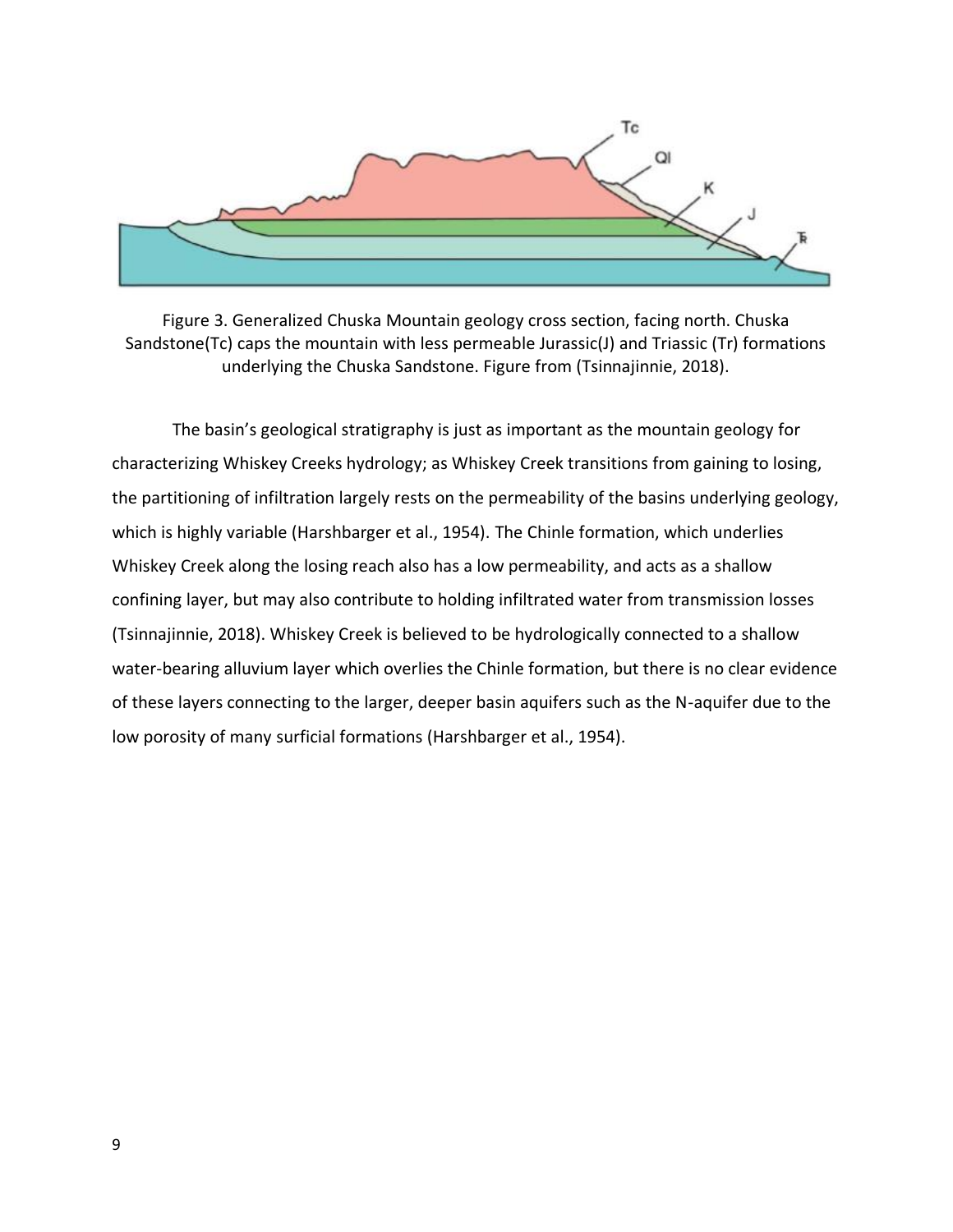

Figure 4. Surface Geology of Whiskey Creek watershed, the green dots show where the data collection sites are in relation to the underlying geology

Whiskey Creek's yearly hydrograph shows peak flows during snowmelt runoff season that are on average ten times higher than baseflow season, so quantifying infiltration rates when there is more water in the channel is extremely important to telling the story of the Chuska Mountain's and Whiskey Creek's surface and groundwater hydrology. Whiskey Creek's flows peak in April due to snowmelt runoff, and flows from March through May account for 62% of Whiskey Creek's total yearly discharge on average (Figure 5).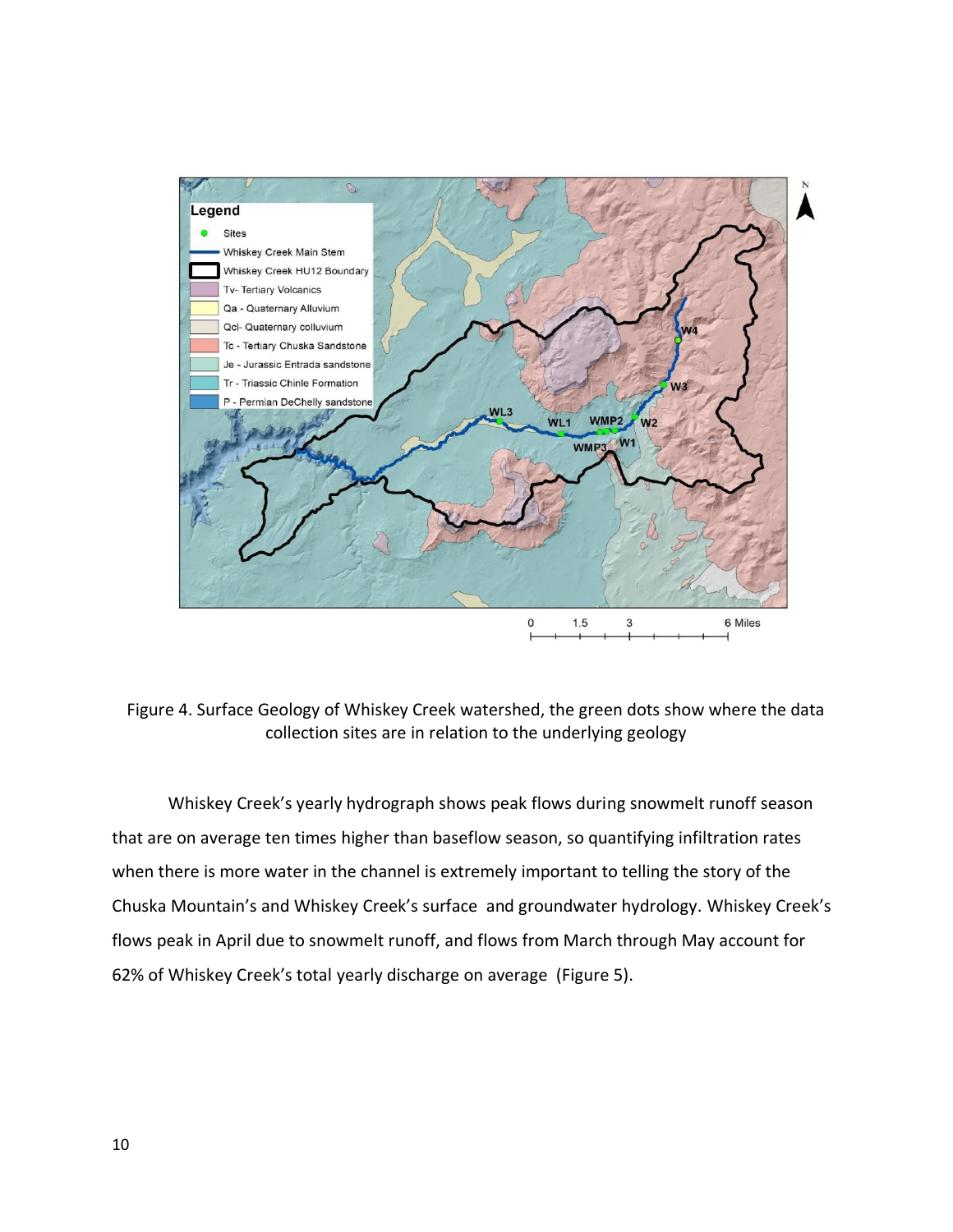

Figure 5. Daily discharge data in cubic feet per second (cfs) per month at Whiskey Creek (W1) between 1997-2016. The 'x' represents the average cfs, the line is the median, the box shows the 25<sup>th</sup>-75<sup>th</sup> percentile, and the whiskers show the full range of measurements (data provided by the Navajo Nation Water Management Branch)

A total of 8 different sites along Whiskey Creek were established for stream gaging, water sample collection, and vertical hydraulic gradient measurements (Whiskey 4, Whiskey 3, Whiskey 2, Whiskey 1, Whiskey MP2, Whiskey MP3, Whiskey L1, and Whiskey L3) as shown in Figure 1 and 6. (Tsinnajinnie,2018) established Whiskey 4, 3, 2, and L1. Whiskey 1 has been the stream gaging site for the Navajo Nation Water Management Branch, where a flume and pressure transducer are used for measuring daily discharge. The reach between Whiskey 1 and Whiskey L1 is also considered the transition zone for Whiskey Creek. Tsinnajinnie (2018) showed that Whiskey Creek is gaining between Whiskey 1 and Whiskey L1. Sites Whiskey MP2 and MP3 were established for this study to accurately pinpoint where Whiskey Creek transitions from a gaining stream to a losing stream. Whiskey L3, which is the furthest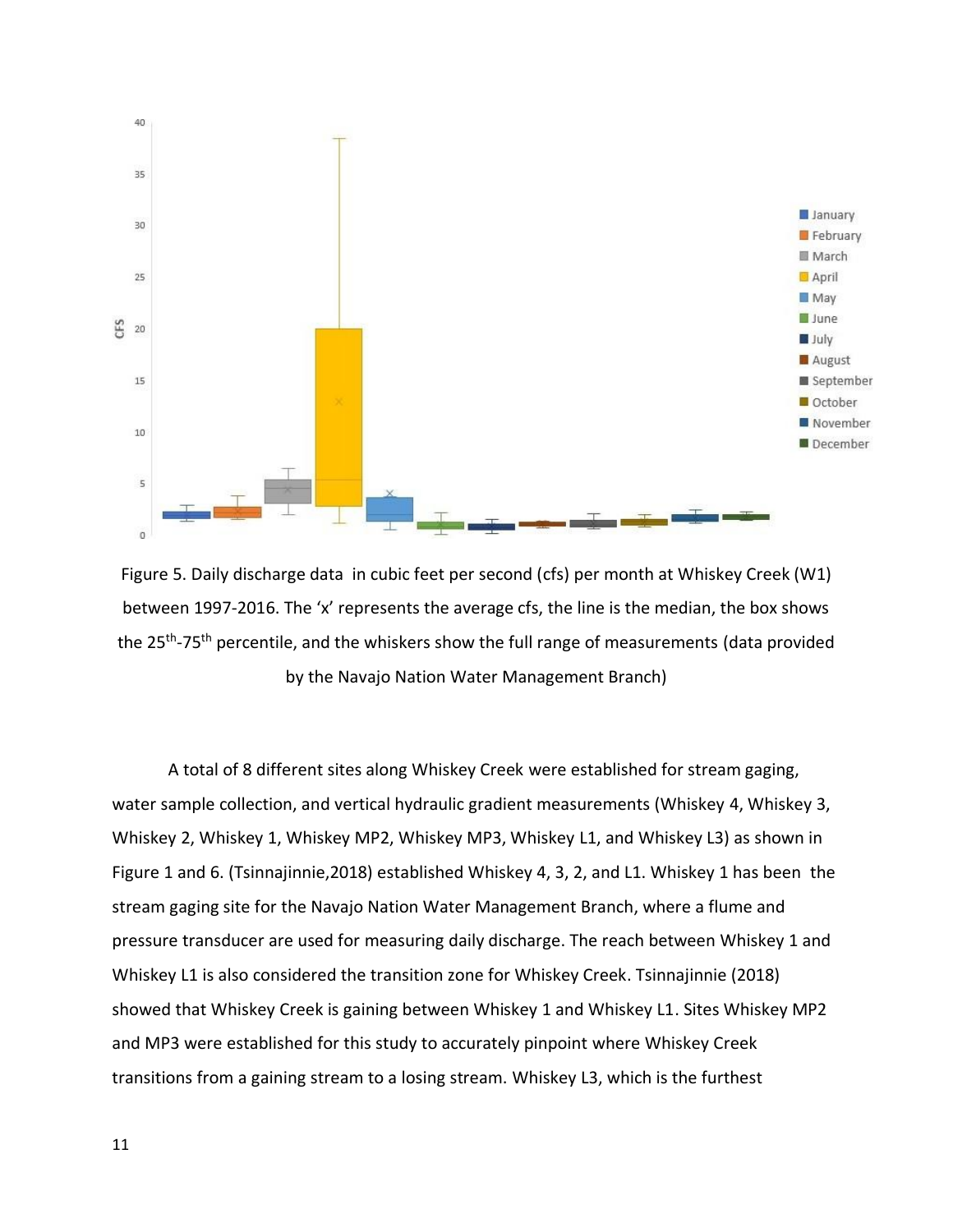downstream site was established because of its road accessibility and its placement in the mountain basin.



Figure 6. Data collection site photos: A. Whiskey 3, B. Whiskey 2, C. Whiskey 1, D. Whiskey MP2, E. Whiskey MP3, F. Whiskey L1, G. Whiskey L3.

## **Methods**

To calculate infiltration losses that make water available for recharge many values and stream characteristics must be known: streamflow rates, where the stream is gaining and losing, and soil and geological characteristics.

#### *Reach Length Water Balance*

This technique is a simple, cost effective way to measure and map transmission losses along a perennial stream. The discharge of an upstream cross section of the river is measured and simply subtracted from the downstream flow rate. In a streams' gaining reach, discharge measurements should increase further downstream. If the upstream discharge measurement is greater than the downstream measurement, the stream has transitioned from gaining to losing, and should continue to lose from that point on. The difference between the two flow rates is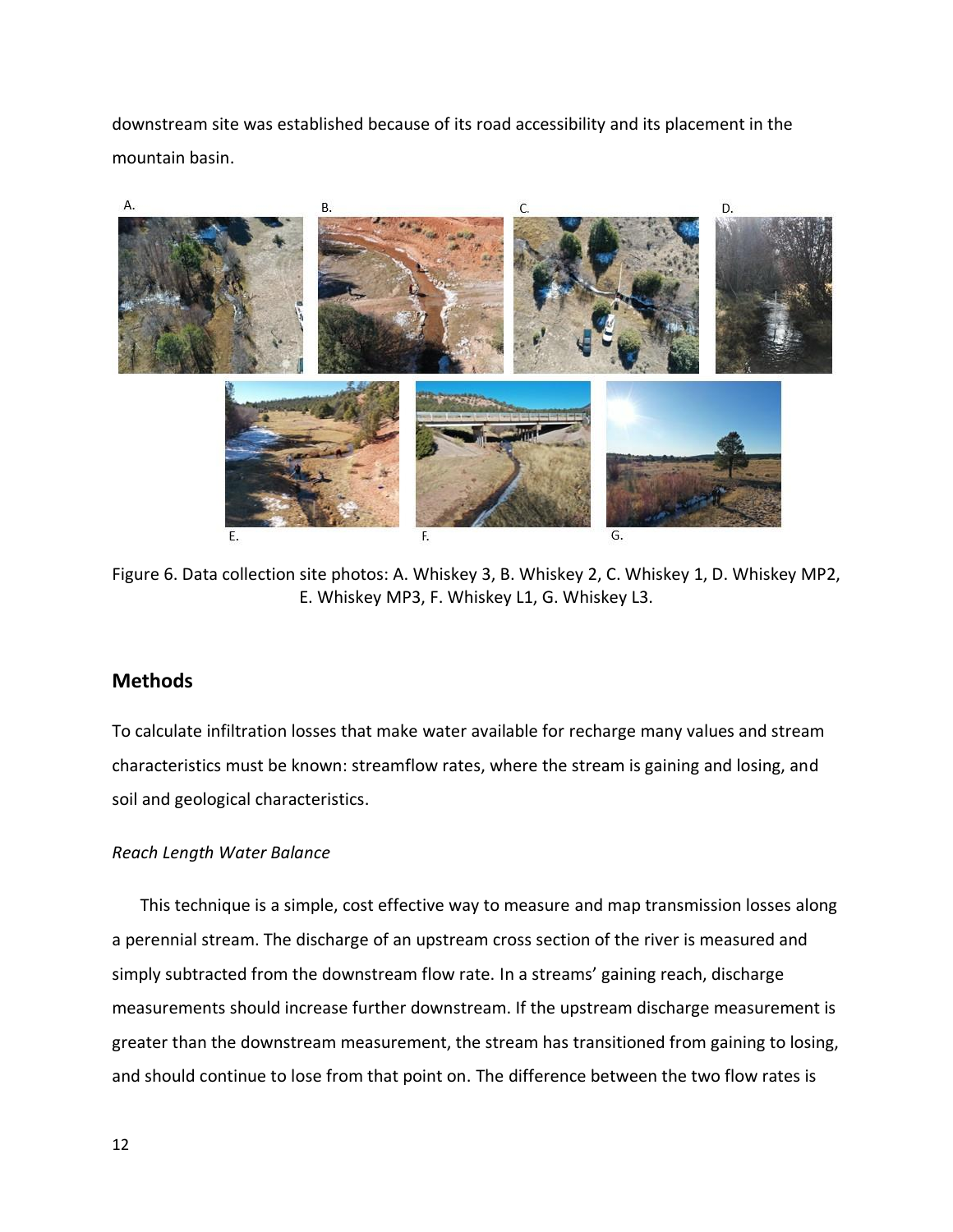the amount lost to transmission losses or gained due to contributions from groundwater or a larger drainage area, with the stipulation that flow is steady, and no tributaries are adding to the flow in between measurement points (Shanafield, et al., 2014).

#### *Installation of Mini-piezometers*

A 1 inch diameter and 5 foot PVC pipe with 30 holes drilled in the bottom 6 inches of the pipe was installed into the stream bed by hammering a rod into the stream with a post hole driver, pulling out the rod and inserting the mini-piezometer into the hole. Water inside the piezometer is siphoned out manually with a tube. Once emptied and refilled, 3 measurements are taken with a water level sounder: top of the piezometer to the stream bed, top the piezometer to the stream surface, and top of the piezometer to the water level inside the piezometer. Every 5 minutes the water level on the inside of the piezometer is measured until it is stabilized. The difference between the water level inside the piezometer and the water surface is key to calculating vertical hydraulic gradient. When the water level in the piezometer is lower than the water surface of the stream it is losing, and when the water level in the piezometer is higher than the water surface of the stream it is gaining.

#### *Vertical Hydraulic Gradient*

Following the methods laid out in (Baxter et al., 2002) vertical hydraulic gradient (VHG) was calculated using the equation VHG= *Δh/Δl* where *Δh* is the difference between the water level of the stream and the water level inside the piezometer and *Δl* is the depth from the streambed to the top of the 15 cm holed segment. If the *Δh* is negative the stream is losing, and if positive the stream is gaining (Figure 7).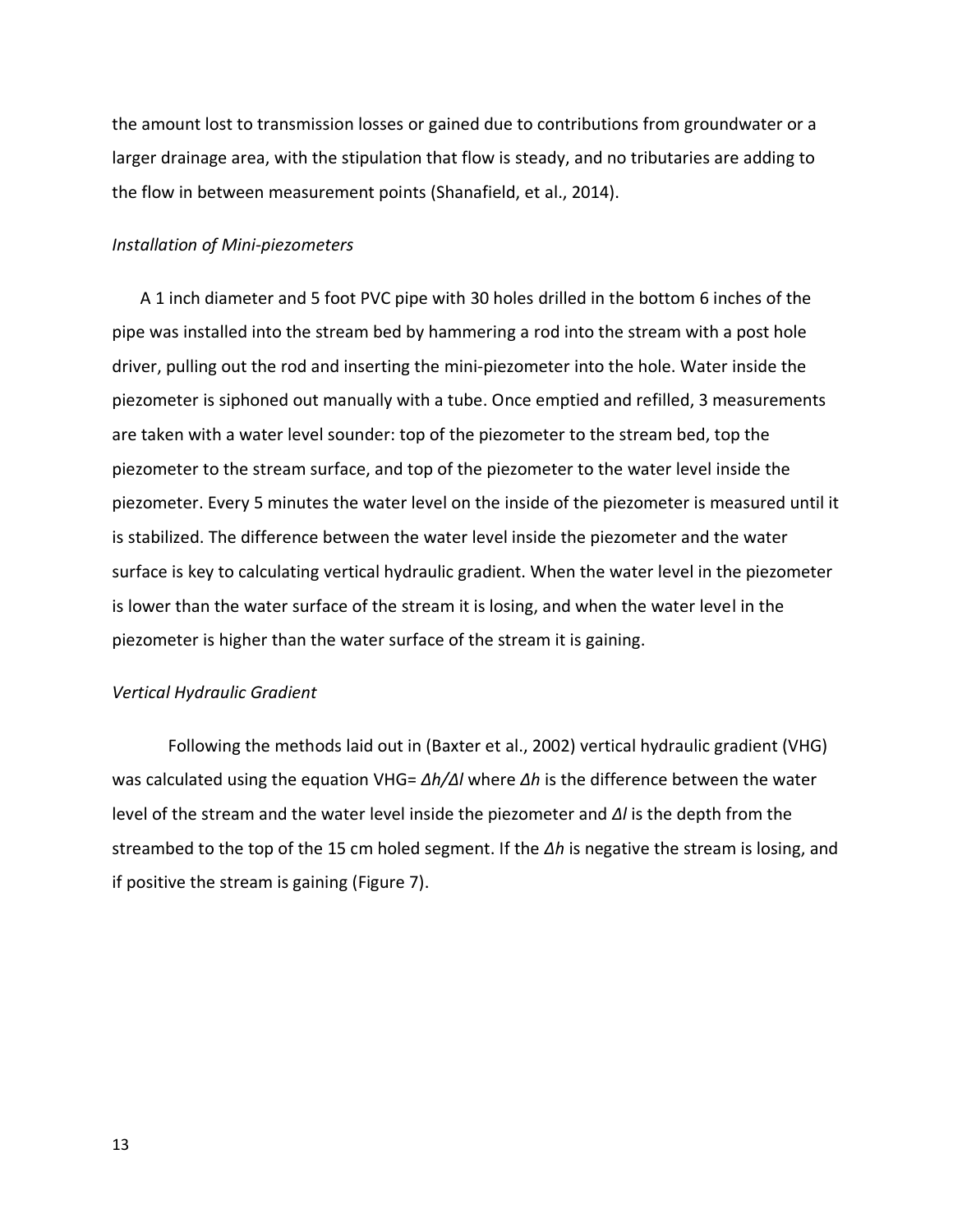

Figure 7. Illustration of VHG variables according to (Baxter et al.,2002). The image of the left shows *Δh* of a losing stream and the right image shows conditions for a gaining stream

#### *Soil Profile Analysis*

Upon completion of collection of hydrologic field data, soil data was gathered using the United States Department of Agriculture (USDA) Natural Resources Conservation Service (NRCS) web soil survey tool. Collection sites' GPS points were searched in the "area of interest" (AOI) quick navigation tool, a polygon or rectangle was drawn on the web soil survey interactive map around the GPS data collection point and the AOI was generated. The soils map was then selected and the soil unit names were identified by the soil unit symbol on the map and in the legend. Soil units were then characterized by the USDA NRCS Soil Survey reports for the region.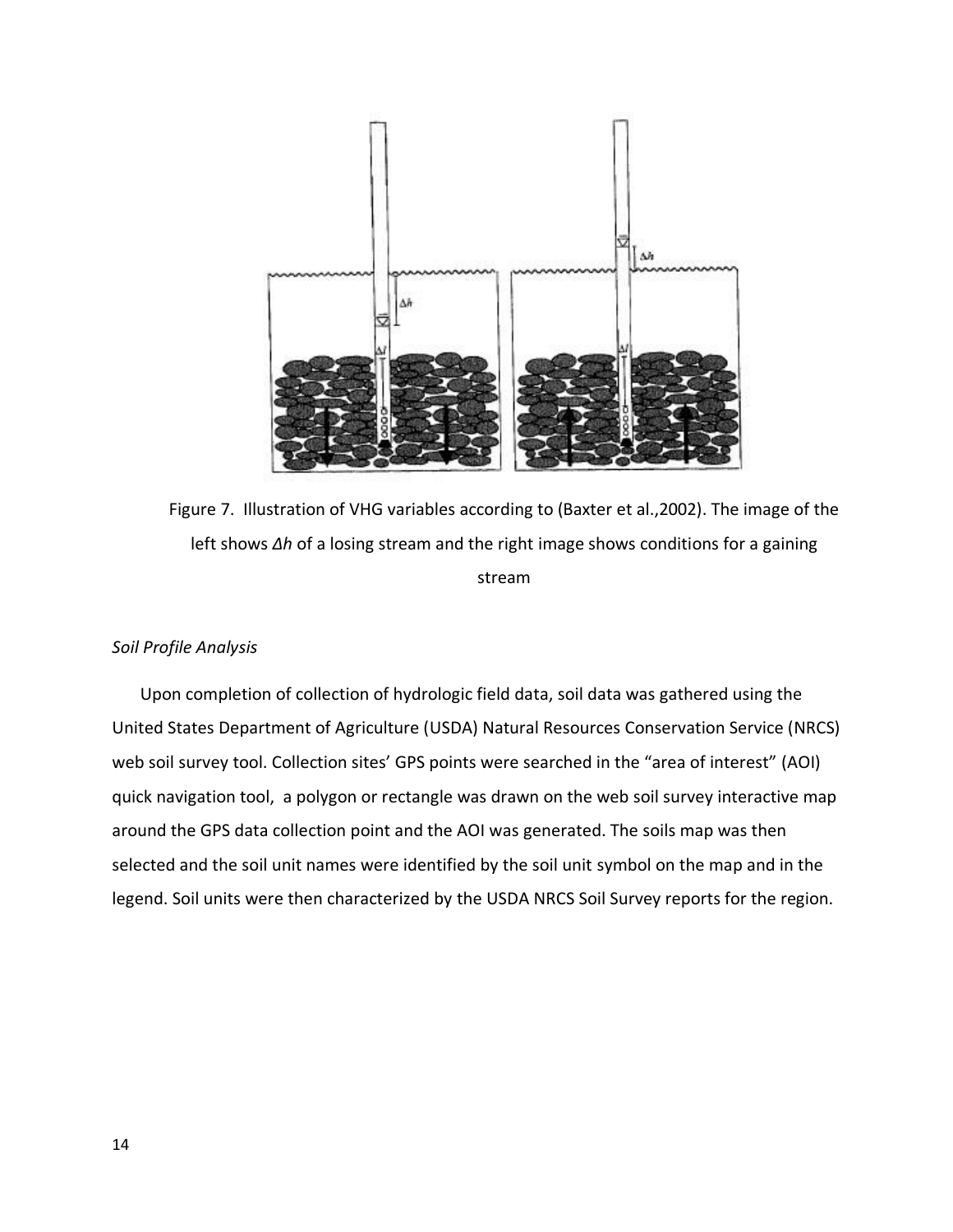# **Results & Discussion**

#### *How do transmission losses on Whiskey Creek vary seasonally?*

There were 4 field campaigns to the Chuska Mountains in 2019 (May, July, October, and November) to collect data at different phases of streamflow at Whiskey Creek. Figure 8 shows the discharge data collected during these trips, which continue to show a transition of Whiskey Creek from a gaining stream to a losing stream between Whiskey 1 and Whiskey L1. There were, however several variables and extenuating circumstances affecting the variability of several discharge measurements from Whiskey 1 to Whiskey L3.



Figure 8. Data set of all stream gaging on Whiskey Creek, the x-axis is to scale- with distance between each sampling site. Hollow data points indicate a losing reach. The left y-axis is for the July, October, and November data sets and the right y-axis is for the May, snowmelt runoff data set. There is a clear pattern of increasing flow to Whiskey 1, and a decrease with minor undulations after Whiskey 1 on the losing reach.

Snowmelt runoff season in May contributed the most infiltration by volume between Whiskey 1 and Whiskey L3, with a loss of 4.24 cfs along the reach. The attributing factor is there is 8 to 20 times more water in Whiskey Creek's losing reach during snowmelt runoff season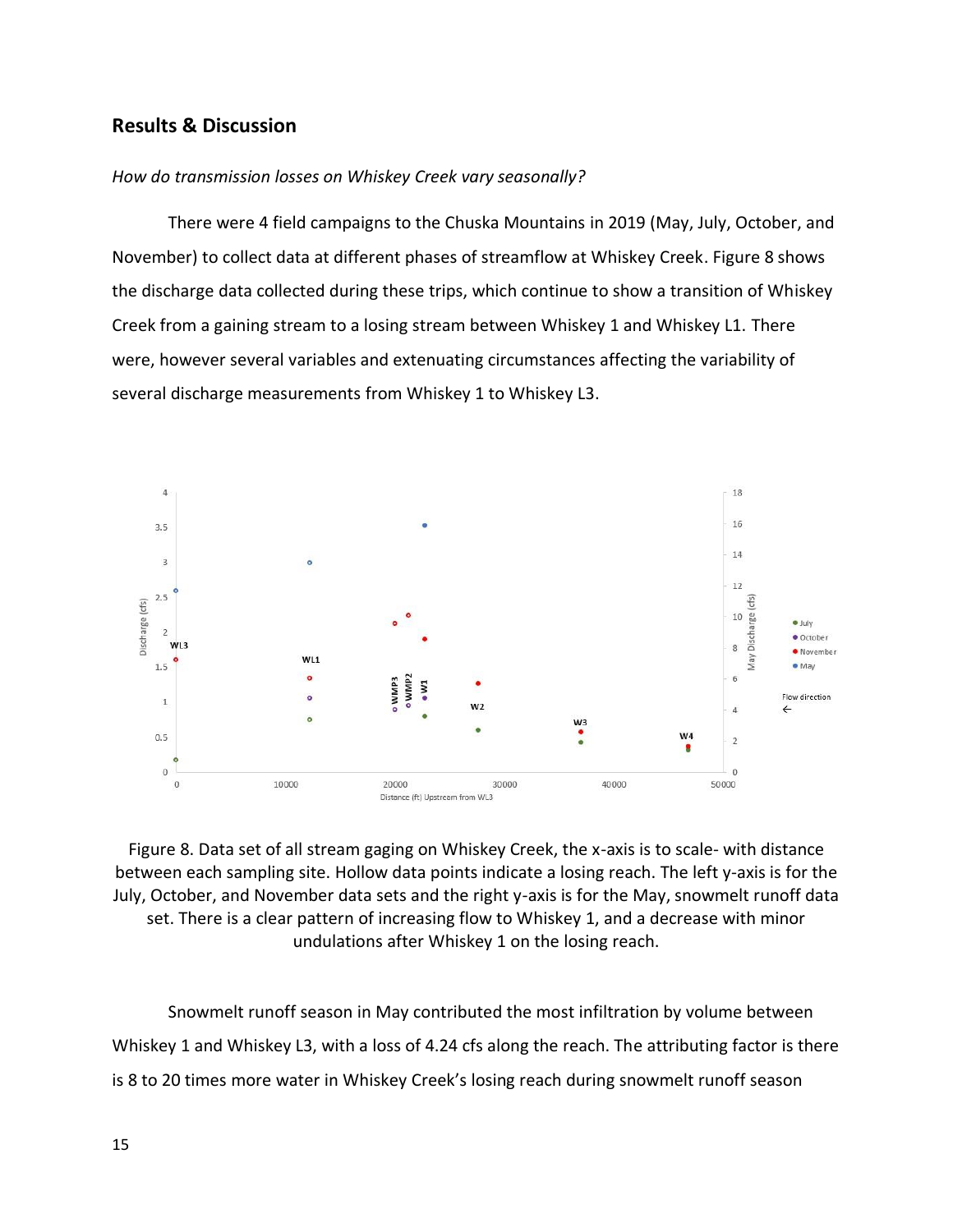than summer and winter dry/baseflow seasons. In July, right before monsoon season began, the lowest discharge measurements of entire data set were collected. The October data set saw a slight increase in discharge of 0.16 cfs between Whiskey MP3 and Whiskey L1 due to small rain event that occurred while measurements were being taken. The November discharge data deviated the most from the pattern established by the rest of the data set, an increase in discharge of 0.34 cfs between Whiskey 1 and Whiskey MP2, and then also an increase in discharge of 0.26 cfs between Whiskey L1 and Whiskey L3. This is attributed to the conditions on the day we collected that data. On the November collection day, discharge measurements were affected by the diurnal heat fluctuations as well as an approximately 3 inch ice layer that had to be manually broken up while also melting in 60°F midday temperatures. These variables likely contributed heavily to differences in the November discharge measurements.

When analyzing the water mass balance from Whiskey 1 to Whiskey L3, and converting the difference in cfs to an acre-ft per day value, it becomes apparent much more total water is being lost to transmission losses in May than in July and November (Table 1). However, we see that during the summer baseflow season, before large monsoonal storms in July (Figure 9), a much larger percent of the streamflow at Whiskey 1 is being infiltrated by the time it reaches Whiskey L3. This is not the case for the November streamflow measurements due to the aforementioned diurnal freezing and thawing occurring that day.

| Month       | May       | July      | November<br>W1 to WL3 |  |
|-------------|-----------|-----------|-----------------------|--|
| Reach       | W1 to WL3 | W1 to WL3 |                       |  |
| cfs         | 4.24      | 0.63      | 0.30                  |  |
| acre-ft/day | 8.40      | 1.25      | 0.60                  |  |
| % lost      | 0.27      | 0.79      | 0.16                  |  |

Table 1. Shows difference in discharge from Whiskey 1 to Whiskey L3. Additionally, assuming flow was constant for a 24-hour period on the data collection day, the difference in cfs is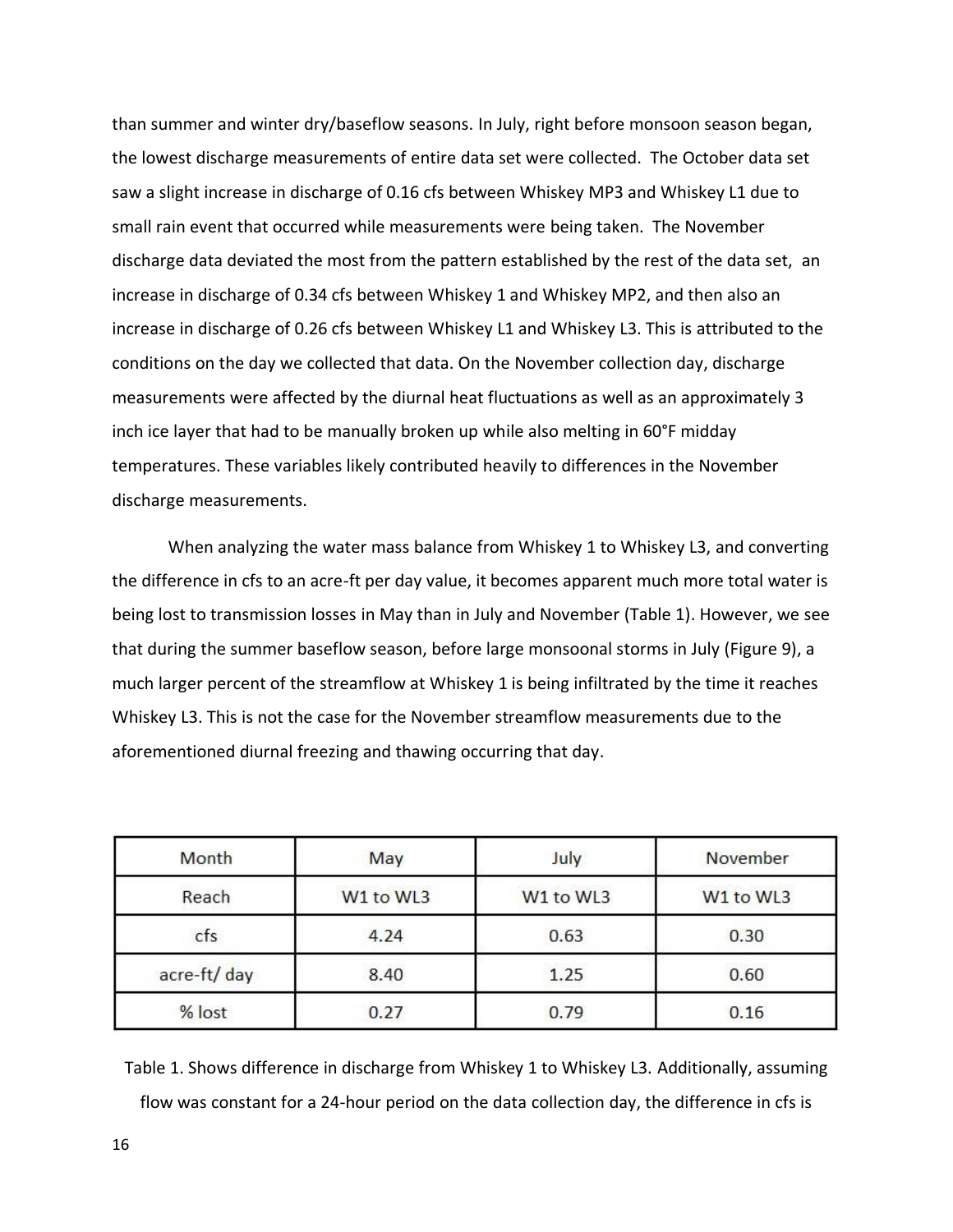converted to acre-ft /day. Lastly, the percentage lost was calculated with the flows at Whiskey 1 representing 100 percent of the losing reach's flow.

Whiskey Creek's precipitation in 2019 also represents the seasonality of Whiskey Creek's streamflow. The precipitation chart shows the accumulation of snow from December to March, which on the discharge graph is represented by the high flows in early May. Summer and winter baseflow season are also easily identifiable. The late arrival of monsoon season extended the summer baseflow season into late August which is exceptionally late compared to prior years. Winter baseflow season appears to start in October, however, during the October field campaign there was a precipitation event that affected discharge measurements that does not appear on the precipitation graph. This shows the spatial variability of precipitation in the region, although it was raining near where we were collecting data in October, the Snotel site did not capture it.



Figure 9. Shows precipitation events at Whiskey Creek in 2019. Monsoon season started abnormally late was irregular. The October rain event is also visible on this graph.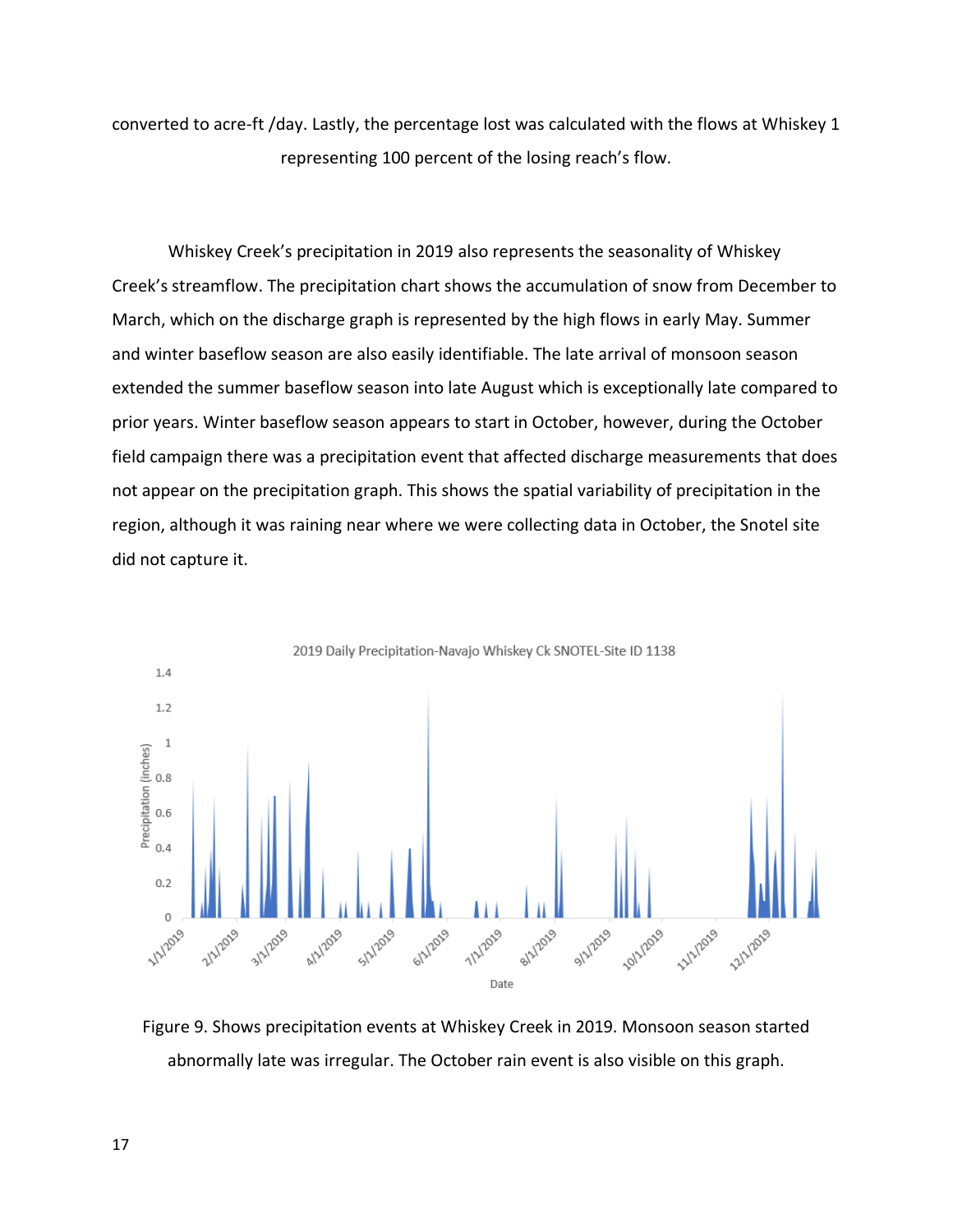Sankey diagrams allow for visible comparison of Whiskey Creek's water budget during snowmelt season (May) and summer baseflow season (July), even though much more streamflow by volume is lost to transmission losses in May, the July flows lose almost 80 percent of Whiskey 1 flows by the time the water arrives at Whiskey L3 (Figure 10).

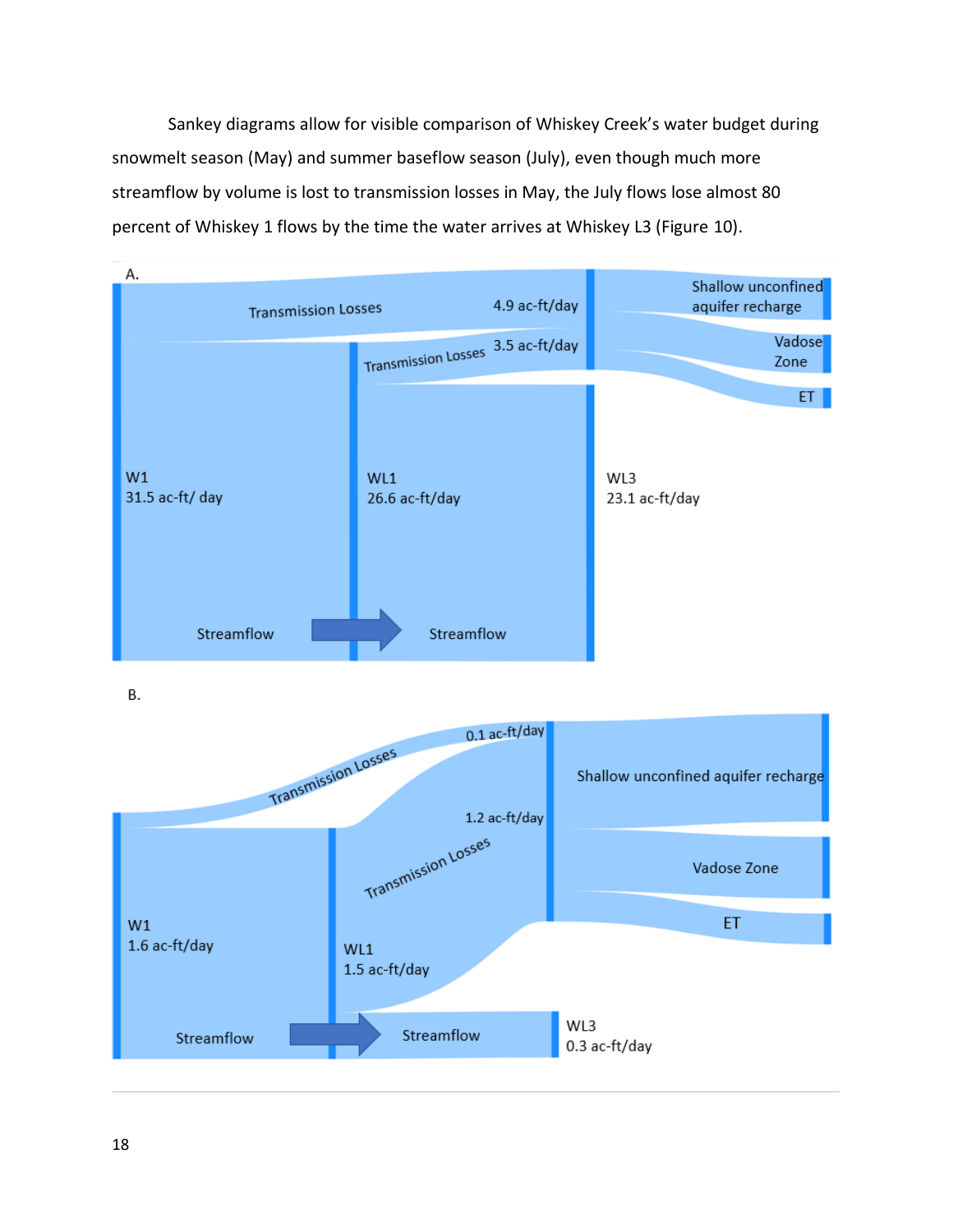Figure 10. Sankey diagrams for snowmelt runoff season (A) and July baseflow (B), with amount of water represented in acre-feet per day. The blue arrow denoted flow direction, the three transmission loss uses are not shown to scale, and the Sankey diagrams show changes between Whiskey 1, Whiskey L1, and Whiskey L3.

#### *What is the spatial pattern of transmission losses along Whiskey Creek?*

There is an apparent trend shown from the discharge data in this study that is consistent with the results from Tsinnajinnie (2018) that Whiskey Creek's transition from gaining to losing is between Whiskey 1 and Whiskey L1. Field measurements to this study showed that transition zone was more accurately determined to be closer to Whiskey 1. Vertical hydraulic gradient measurements corroborate what the discharge measurements show. Between Whiskey 1 and Whiskey MP2 the unitless VHG transitions from positive to negative indicating Whiskey Creek's transition from gaining to losing (Figure 11) VHG drops steeply in the half mile reach from Whiskey 1 to Whiskey MP3, dropping from 0.11 to -0.6. VHG gradient begins to increase between Whiskey MP3 and Whiskey L1 but never retransitions to gaining. Finally, in the last reach between Whiskey L1 and Whiskey L3 (approximately 2.3 miles), VHG drops dramatically from -0.06 to -1.56. Based on VHG measurements, Whiskey MP3 and Whiskey L3 experiences the largest amount of infiltration and thus are the areas where there is the most water available for recharge along the studied reach of Whiskey Creek.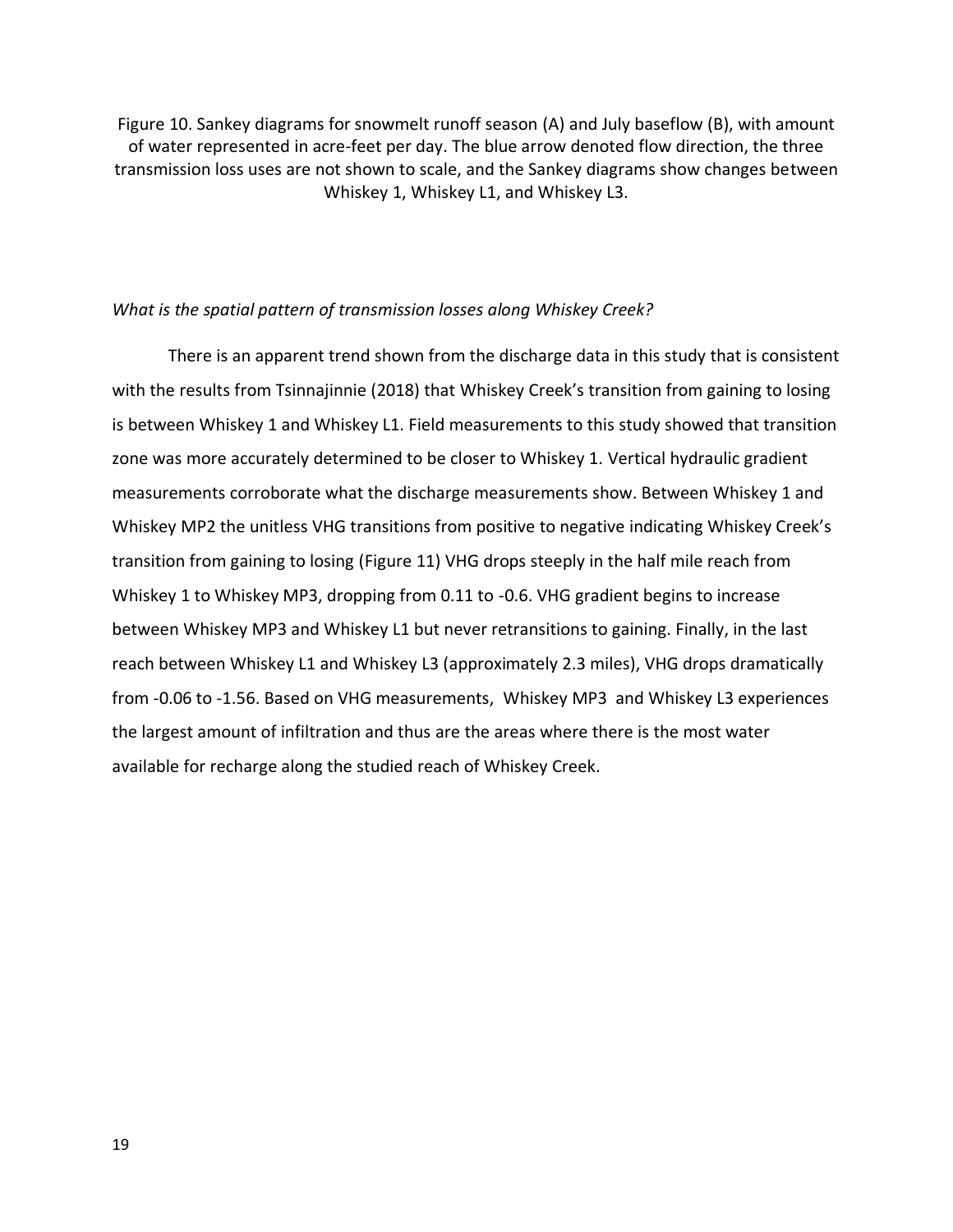

Figure 11. Chart showing VHG along the losing reach of Whiskey Creek (Whiskey 1 to Whiskey L3). VHG was only collected in October and November, this chart shows that average of the 2 sets of data.

VHG declined substantially in a very short distance between Whiskey 1 and Whiskey MP3, this can be attributed to the presence of several beaver dams on that reach that created backwaters, slowed flows, and possibly caused focused recharge. The presence of more conductive soils also contributed to the increased infiltration along this reach. The increase in VHG along the losing reach, between Whiskey MP3 and Whiskey L1 is likely due to the location of Whiskey L1, it is located very close to bridge and road, compaction of the soils near Whiskey L1 likely played a role in the increase VHG as the soils themselves indicate infiltration is likely at this site.

*How do physical or geological characteristics such as soils affect spatial and seasonal variability of transmission losses on Whiskey Creek?*

The Chinle Formation represents the dominant surface geology of the losing reach of Whiskey Creek has low permeability and implies that recharge is happening in shallow aquifers and water-bearing alluvial soils. However, Whiskey L3 is located within an outcrop of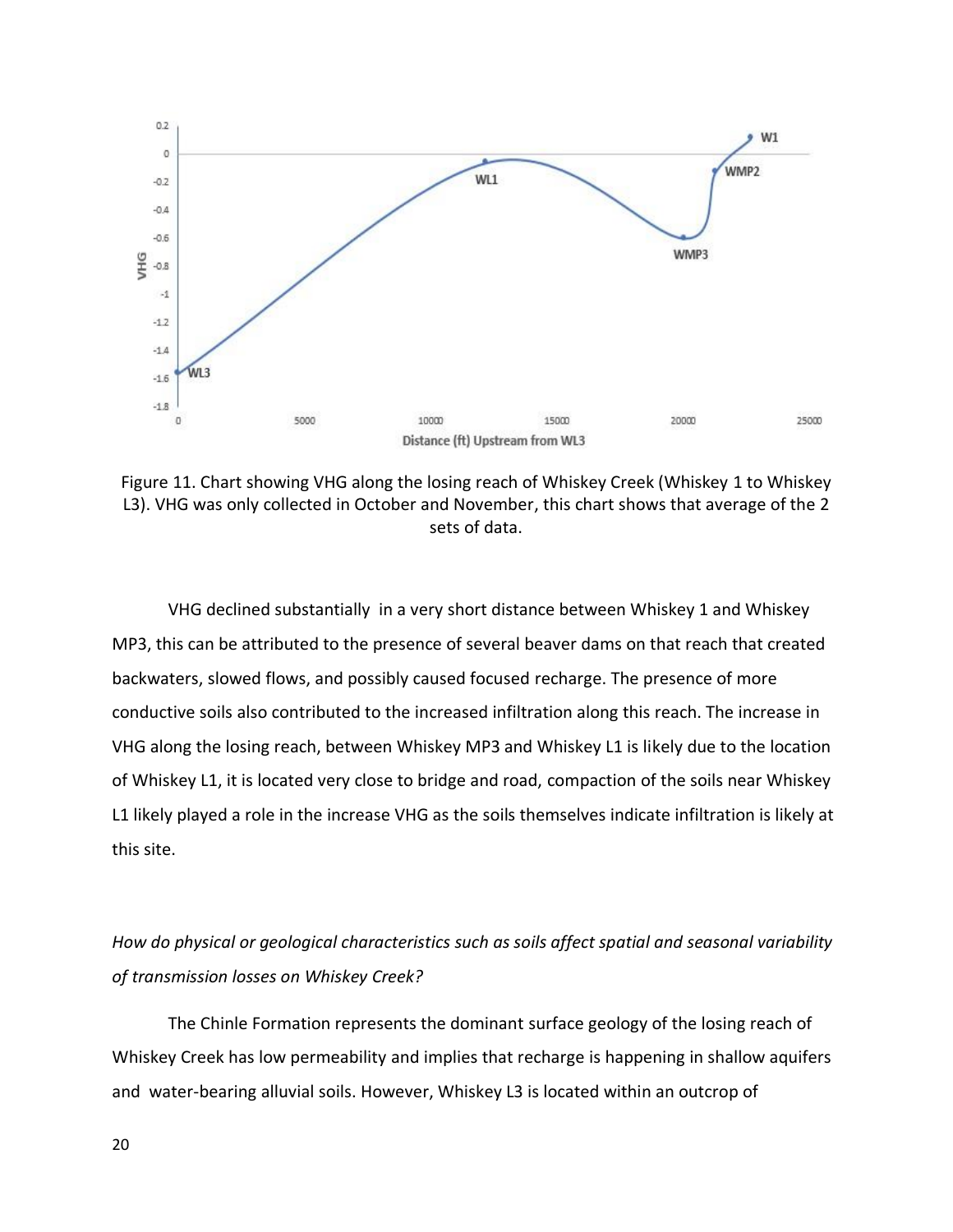quaternary alluvium (Figure 3). Weathered and eroded Chuska Sandstone sediments is the parent material for the water-bearing alluvium soils that underly Whiskey Creek (Harshbarger et al., 1954). Thus, the Chuska Sandstone that plays an extremely important role in spring flow generation and the perennial nature of Whiskey Creek is also integral to transmission losses downstream.

The characteristics of the soil units present along Whiskey Creek support the discharge trends and the VHG results (Table 2). At Whiskey 4 and 3 the Bikeyah- Berland Families Complex is predominately made up a fine-sandy loam but is very shallow with bedrock being 25 inches from the surface. The soil unit at Whiskey 2 is Verite Manuelito Complex that has a shallow clay loam layer with bedrock only 11 inches from the surface. Whiskey 1, the transition zone from gaining to losing, has a much deeper and coarser soil profile called the Klizhin-Sandark Families Complex that consists of a coarser loam and eventually sand 5 feet deep which makes infiltration much more likely. At Whiskey MP2 the Klizhin- Sandark Families Complex and Kachina-Evpark Family-Gladel Family Complex soil units are present. The latter unit has a sandy clay loam that is 30 inches deep with bedrock directly beneath it, the shallower soils and presence of clay could explain the gradual decrease in VHG between Whiskey 1 and MP2. At Whiskey MP3 Oxyaquic Haplustolls are present, which is alluvium derived from sandstone and shale. It is extremely well mixed and its keynote characteristic is a sandy Cg layer with the g indicating gleying or saturation. Oxyaquic Haplustolls are defined as soils that are "saturated with water within 100cm of the mineral soil surface for 20 days or more consecutively" (USDA: Soil Taxonomy, 1999). Whiskey L1's soils are deep, well mixed fine-sandy loams and loamy sands that are very permeable and likely conducive to infiltration. Lastly, at Whiskey L3, the Oxyaquic Haplustolls are also present here and seem to be synonymous with infiltration and shallow, unconfined aquifer recharge.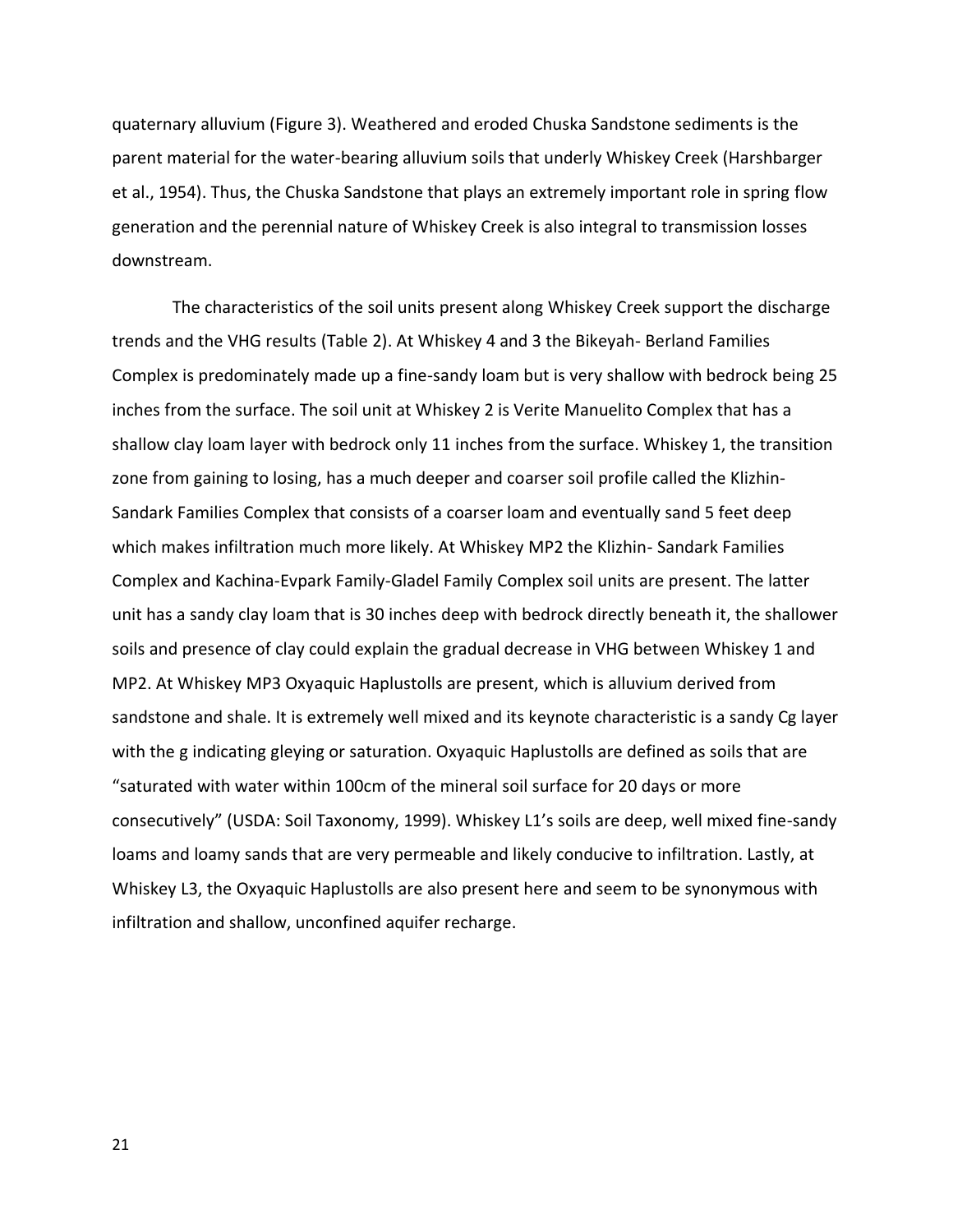| <b>Site</b>      | <b>Soil Unit</b><br><b>Name</b>                                                                | <b>Classification</b>                     | Parent<br><b>Material</b>                                                                            | <b>Profile</b>                                                                                                                                                                          |
|------------------|------------------------------------------------------------------------------------------------|-------------------------------------------|------------------------------------------------------------------------------------------------------|-----------------------------------------------------------------------------------------------------------------------------------------------------------------------------------------|
| W4               | <b>Bikeyah-Berland</b><br><b>Families Complex</b>                                              | course-loamy/<br>loamy mixed              | alluvium derived<br>from sandtone                                                                    | 0-25 inches- fine-sandy loam<br>25 inches- Bedrock                                                                                                                                      |
| W3               | <b>Bikeyah-Berland</b><br><b>Families Complex</b>                                              | course-loamy/<br>loamy mixed              | alluvium derived<br>from sandtone                                                                    | 0-25 inches- fine-sandy loam<br>25 inches- Bedrock                                                                                                                                      |
| W <sub>2</sub>   | Verite Manuelito<br>Complex                                                                    | fine-loamy/<br>loamy mixed                | eolian deposits &<br>stream alluvium<br>derived from sandstone<br>& shale                            | 0-11 inches- clay loam<br>11 inches- Bedrock                                                                                                                                            |
| W1               | Klizhin-Sandark<br><b>Families Complex</b>                                                     | course-loamy/<br>sandy                    | alluvium & residuum<br>weathered from<br>sandstone                                                   | 0-47 inches- fine-sandy loam<br>47-60 inches- loamy- fine sand<br>60-70 inches-Sand                                                                                                     |
| WMP <sub>2</sub> | Klizhin-Sandark<br>Families Complex/<br>Kachina-Evpark Family/<br><b>Gladel Family Complex</b> | course-loamy/<br>sandy                    | eolian deposits derived<br>from sandstone/alluvium<br>& residuum from<br>weathered sandstone & shale | 0-47 inches- fine-sandy loam<br>0-2 inches-loam<br>47-60 inches- loamy- fine sand<br>2-30 inches- sandy-clay loam<br>60-70 inches-Sand<br>30 inches- bedrock (shallower in some places) |
| WMP3             | <b>Oxyaquic Haplustolls-</b><br><b>Riverwash Complex</b>                                       | well mixed<br>clay loam to course<br>sand | alluvium derivd from<br>sandston & shale                                                             | 0-50 inches- loam to loamy-fine sand<br>50-60 inches- gleyed sand (Cg layer)                                                                                                            |
| WL1              | Zia Sandy Loam                                                                                 | coarse-loamy                              | eolian deposits &<br>stream alluvium derived<br>from sandstone & shale                               | 0-80 inches- fine-sandy loam to loamy sand                                                                                                                                              |
| WL3              | <b>Oxyaquic Haplustolls-</b><br><b>Riverwash Complex</b>                                       | well mixed<br>clay loam to course<br>sand | alluvium derivd from<br>sandston & shale                                                             | 0-50 inches- loam to loamy-fine sand<br>50-60 inches- gleyed sand (Cg layer)                                                                                                            |

Table 2. Soil chart for all 8 data collection sites with soil name, classification, parent material, and generalized soil profile.

# **Conclusion**

*What factors influence water made available for recharge through infiltration via transmission losses along Whiskey Creek's losing reach?*

Whiskey Creek's infiltration along its losing reach is controlled by a number of variables. Transmission losses are greatest during snowmelt runoff season. Thus, the amount of infiltration and water available for recharge is heavily dependent on seasonality. Based on the flow data and the significant change in VHG between Whiskey L1 and Whiskey L3, it is likely that this reach is where infiltration is highest and has the most potential for recharge. The presence of the prolongedly saturated Oxyaquic Haplustoll- Riverwash Complex soil unit at Whiskey MP3 and Whiskey L3, the sites with the lowest VHG confirms shallow unconfined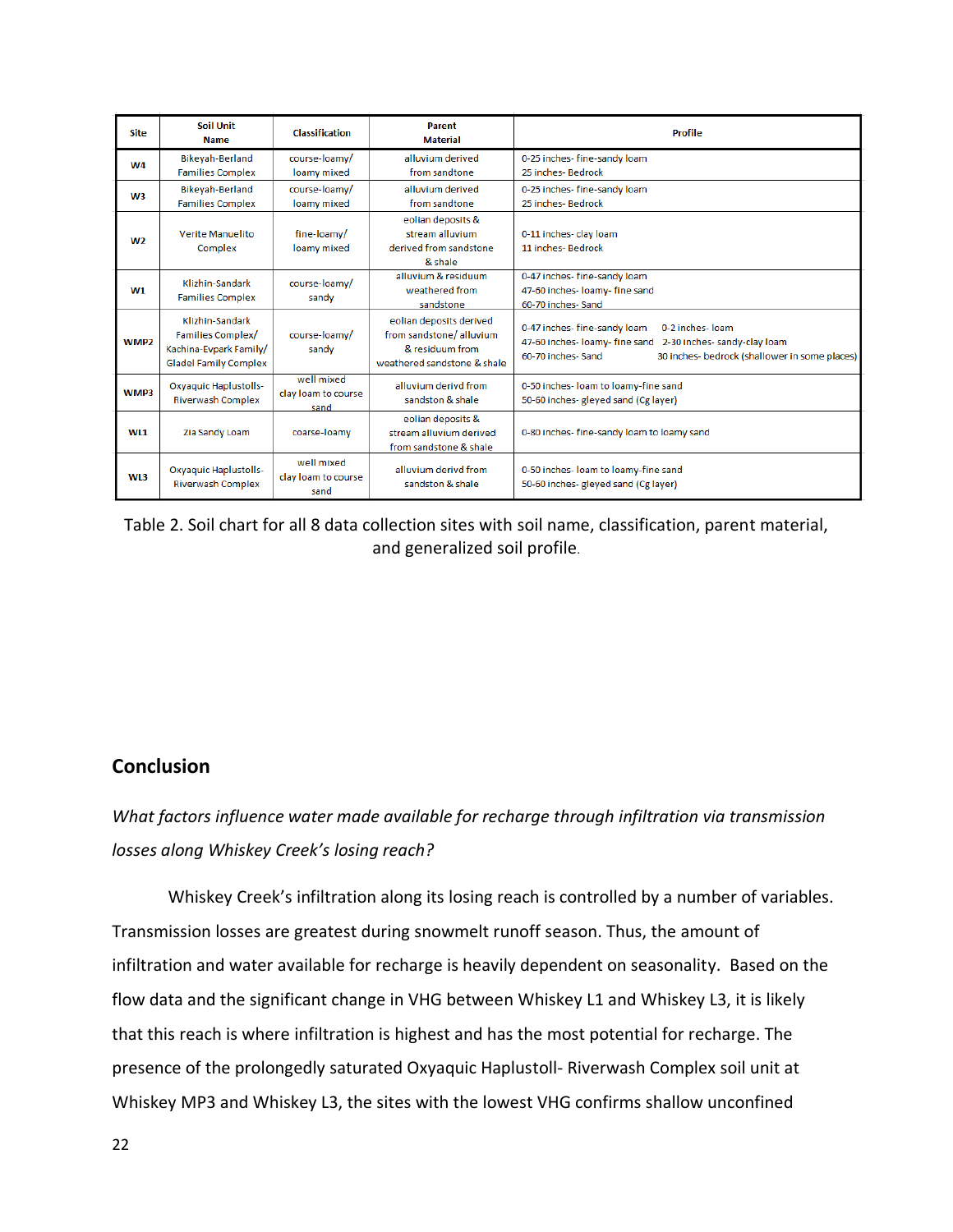alluvial aquifer recharge is happening at those locations. The variability in the underlying geology along Whiskey Creek, is the most important variable when considering potential for deep aquifer recharge. Whiskey L3 is located within an outcrop of quaternary alluvium, but surface geology is largely dominated by the Chinle Formation. The presence of quaternary alluvium at Whiskey L3 likely contributes to the propensity for infiltration at this site, however, the low permeable nature of the Chinle Formation likely inhibits percolation to deeper aquifers. This study provides a first look at where and when Whiskey Creek's recharge likely occurs. Although there were weather and geomorphic variables that affected the streamflow and VHG measurements it is certain that Whiskey Creek is a losing stream below Whiskey 1 and Whiskey MP3 and Whiskey L3 are the sites where infiltration is greatest. Seasonally, snowmelt runoff on Whiskey Creek contributed the most to water available for recharge.

#### *Limitations*

Our methodology was not developed to explicitly differentiate the uses of the infiltrated water but to find where and when infiltration and recharge potential is the highest and why. We recognize the absence of continual monitoring and measuring with this study and are aware of the limitations of point data collection and the dangers of interpreting and extrapolating trends with point data collection. Road and permission access also led to additional limitation to establishing consistently spaces sample sites along the study reach of Whiskey Creek. However, this study provides a first look at where Whiskey Creek's recharge zones likely are, with patterns that do not vary based on volume of flow or time of year. Although there were weather and geomorphic variables that affected the streamflow and VHG measurements it is certain that Whiskey Creek is a losing stream below Whiskey 1 and Whiskey MP3 and Whiskey L3 are the sites where infiltration is greatest. Seasonally, snowmelt runoff on Whiskey Creek contributed the most to water available for recharge.

#### *Implications & Future Work*

Stable isotope samples were collected during each of the field campaigns but were not analyzed in time to be included in this study. Stable isotope analysis, as well as analysis using

23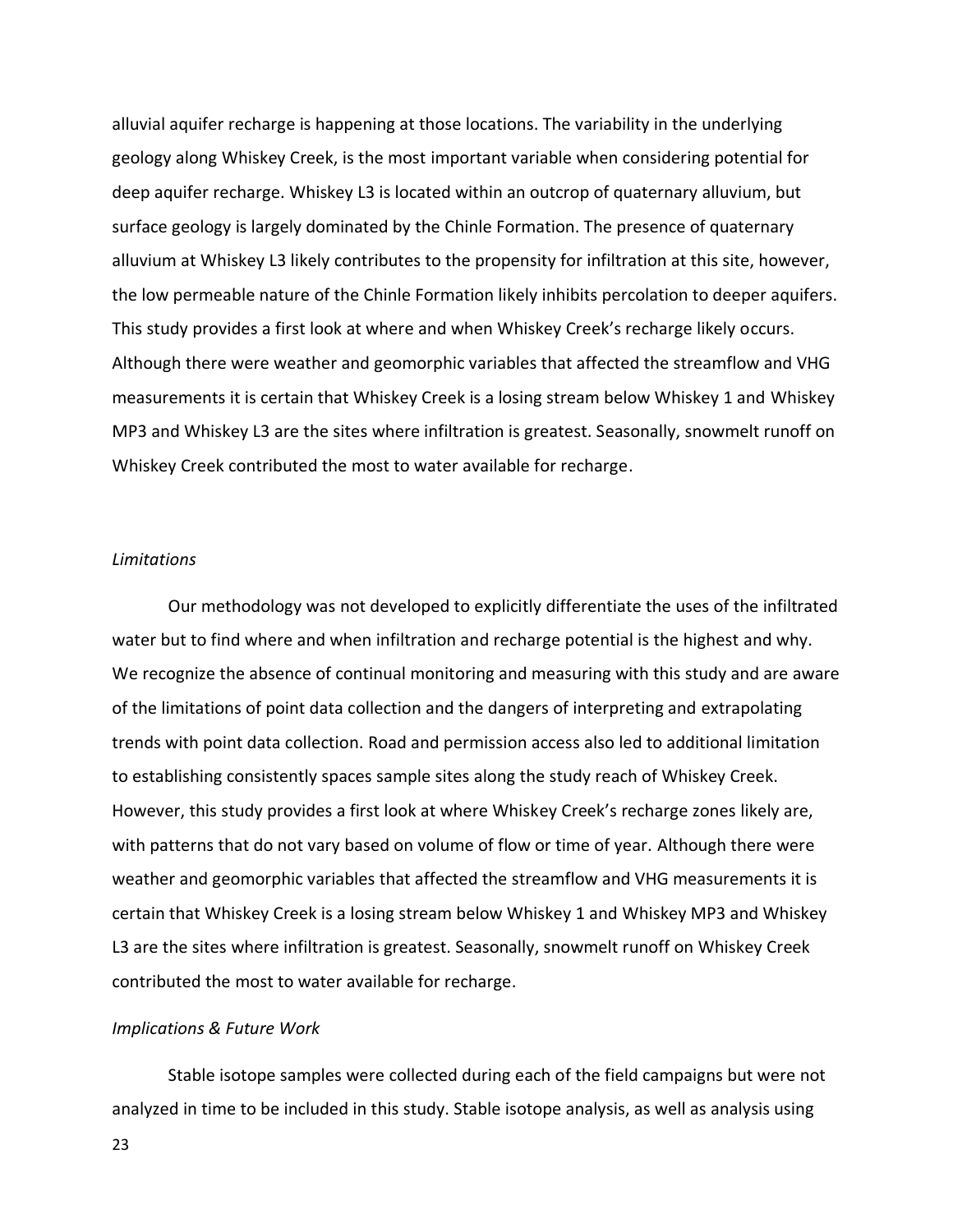other environmental tracers, would provide a clearer understanding of the connection between infiltration losses and recharge. Further examination of losses due to evapotranspiration would also help to understand the water budget and to eventually quantify recharge in the Whiskey Creek Watershed.

The Navajo Nation Water Management Branch (NNWMB) has been monitoring and collecting hydrologic data on the Navajo Nation since the 1980's. The NNWMB's primary responsibility is to protect the nation's water rights and to restore and manage its watersheds and water resources. The NNWMB is underfunded and understaffed, and preliminary studies such as this one aid the NNWMB in fulfilling their responsibilities to the land and to their people.

Currently there are several Navajo Nation water user authorities developing watershed management plans. Being able to accurately predict transmission loss fate is a crucial component to the region's water budget. In order to make a viable water management plan an understanding of surface and groundwater connection especially in relation to the Chuska Mountain's perennial stream is crucial. As previously mentioned, Whiskey Creek is one of four perennial streams in the Chuska Mountains and is the only undammed stream. Similar studies on the other perennial streams must also be done to gain a broader understanding of the region's groundwater resources. Additionally, since the other perennial streams are dammed at different locations in relation to the mountains, Whiskey Creek can serve as a control for the other streams pertaining to transmission losses and the affect dams have on water available for recharge.

24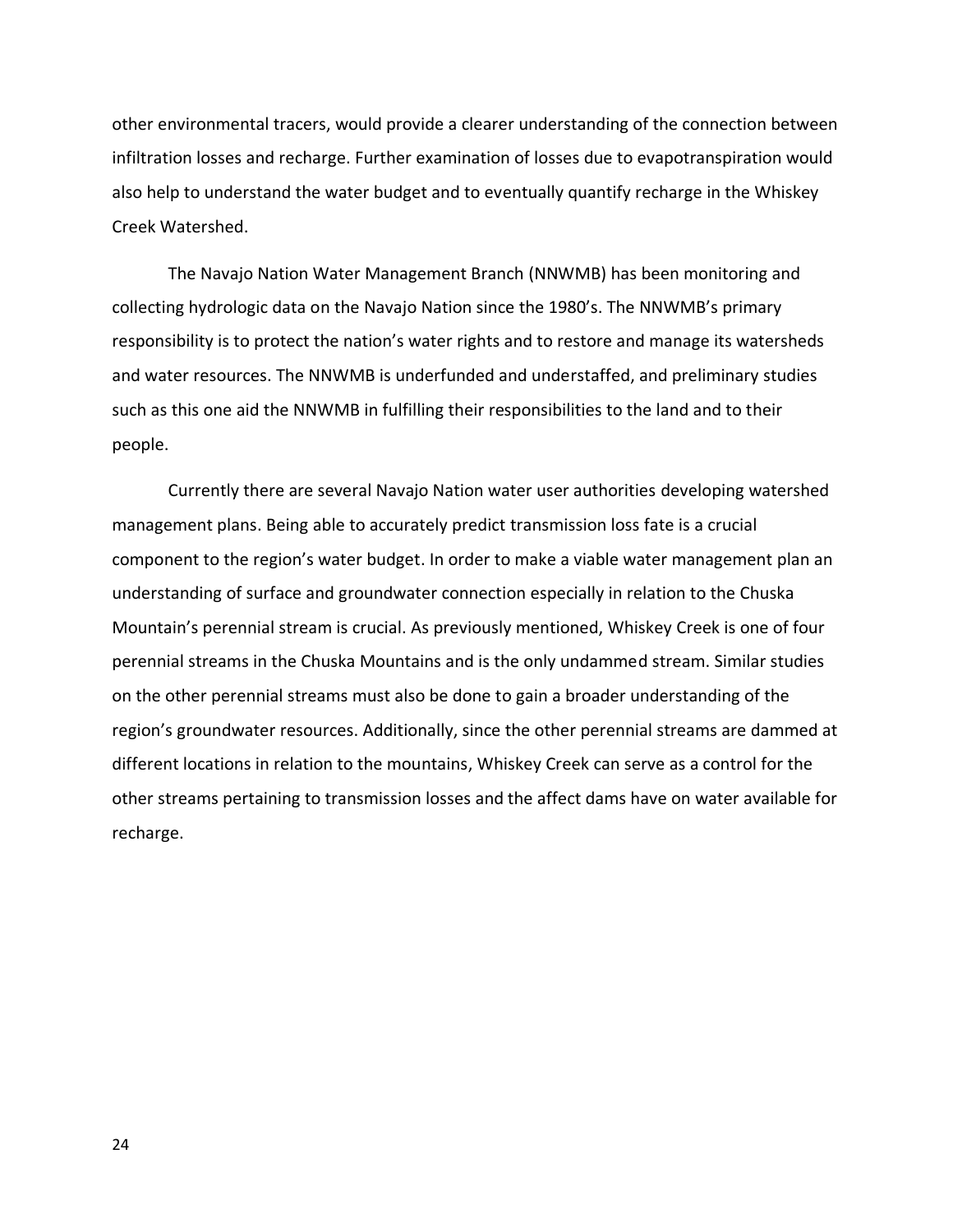## **References**

Ajami, H. et al. 2012. Seasonalizing Mountain System Recharge in SemiArid Basins-Cimate Change Impacts. GROUND WATER. Volume 50, No. 4, pgs 585-597).

Baxter, C. & Hauer, R. May 2003. Measuring Groundwater–Stream Water Exchange: New Techniques for Installing Minipiezometers and Estimating Hydraulic Conductivity. Transactions of the American Fisheries Society. Volume 132, Issue 3, pgs 493-502. [https://doi.org/10.1577/1548-8659\(2003\)132%3C0493:MGWENT%3E2.0.CO;2](https://doi.org/10.1577/1548-8659(2003)132%3C0493:MGWENT%3E2.0.CO;2)

Friedrich, K. et al. 2018. Reservoir Evaporation in the Wester United States: Current Science, Challenges, and Future Needs. Bulletin of the American Meteorological Society. Volume 101, No. 5, pgs 167-187.<https://doi.org/10.1175/BAMS-D-15-00224.1>

Harshbarger, J. et al. 1954. Water Resources of the Chuska Mountains Area, Navajo Indian Reservation, Arizona and New Mexico. United States Department of Interior, Geological Survey Circular 308.

Navajo Nation/United States Bureau of Reclamation. 2018. Assessment of Current Tribal Water Use and Projected Future Water Development. Chapter 5. [https://www.usbr.gov/lc/region/programs/crbstudy/tws/docs/Ch.%205.5%20Navajo%20Curre](https://www.usbr.gov/lc/region/programs/crbstudy/tws/docs/Ch.%205.5%20Navajo%20Current-Future%20Water%20Use%2012-13-2018.pdf) [nt-Future%20Water%20Use%2012-13-2018.pdf](https://www.usbr.gov/lc/region/programs/crbstudy/tws/docs/Ch.%205.5%20Navajo%20Current-Future%20Water%20Use%2012-13-2018.pdf)

Navajo Nation Department of Water Resources. 2003. Navajo Nation drought contingency Plan. Available at: http://drought.unl.edu/archive/plans/drought/ tribal/NavajoNation\_2003.pdf.

Schreiner-McGraw, A. P., & Vivoni, E. R. (2018). On the sensitivity of hillslope runoff and channel transmission losses in arid piedmont slopes. Water Resources Research, 54, 4498– 4518. https://doi.org/10.1029/2018WR022842

Shanafield, M., Cook, P.G. April 16, 2018. Transmission Losses, Infiltration, and Groundwater Recharge Through Ephemeral and Intermittent Streambeds: A Review of Applied Methods. Journal of Hydrology. Volume 511, pgs 518-529. https://doi.org/10.1016/j.jhydrol.2014.01.068

Tsinnajinnie, L. M., D. S. Gutzler, and J. John (2018), Navajo Nation snowpack variability from 1985-2014 and implications 10 for water resources management, *Journal of Contemporary Water Research & Education*, (163).

Tsinnajinnie, L.M. November 2018. Do Groundwater-Surface Water Interactions Increase the Resilience of Semiarid, Snow-Dominated, Mountainous Watersheds to Impacts of Climate Change? Socorro, NM: New Mexico Institute of Mining and Technology, Department of Earth and Environmental Science.